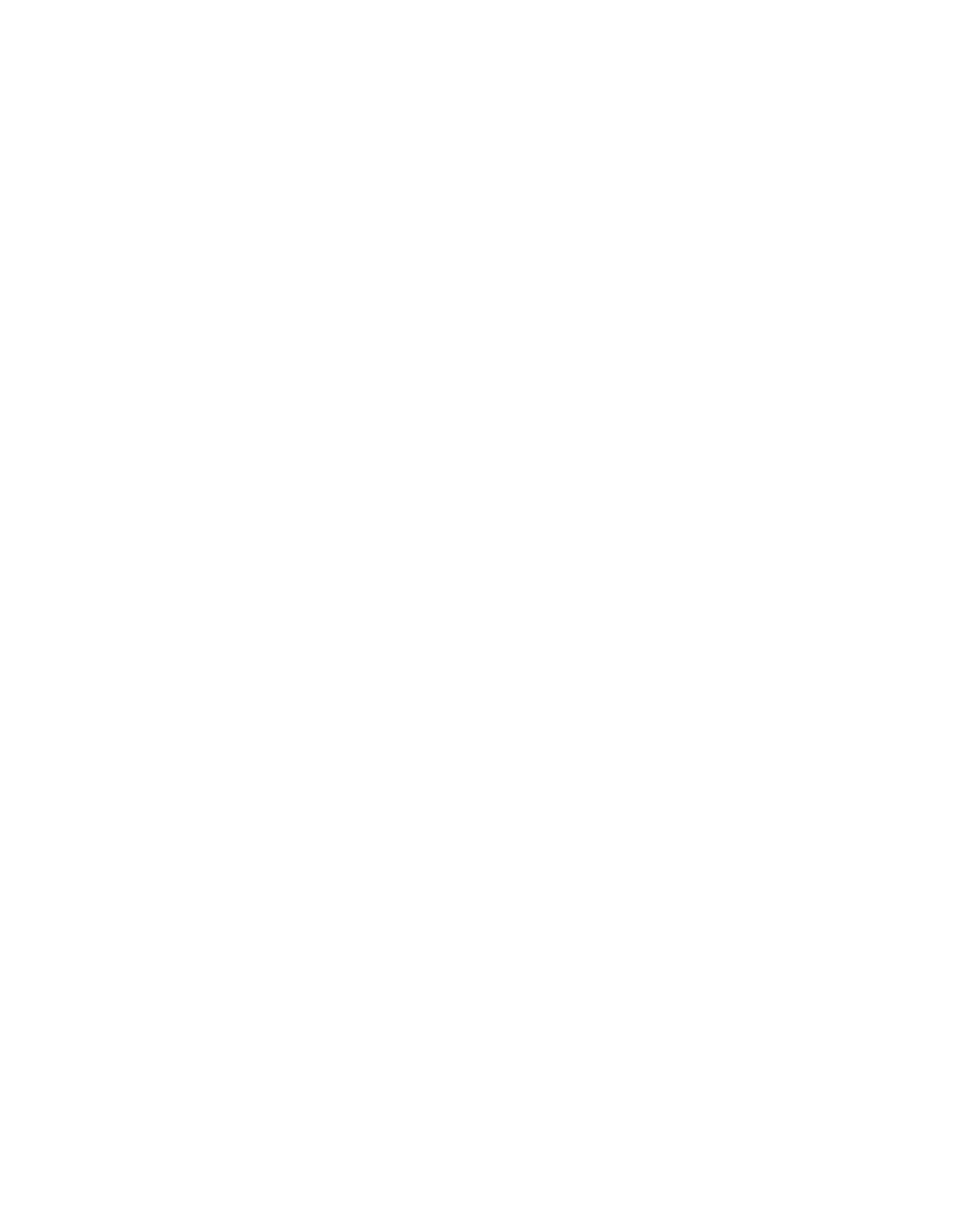

The University of the West Indies Cave Hill Campus, Barbados

# PUBLICATIONS **2017–2018**

March 2019

*© The University of the West Indies*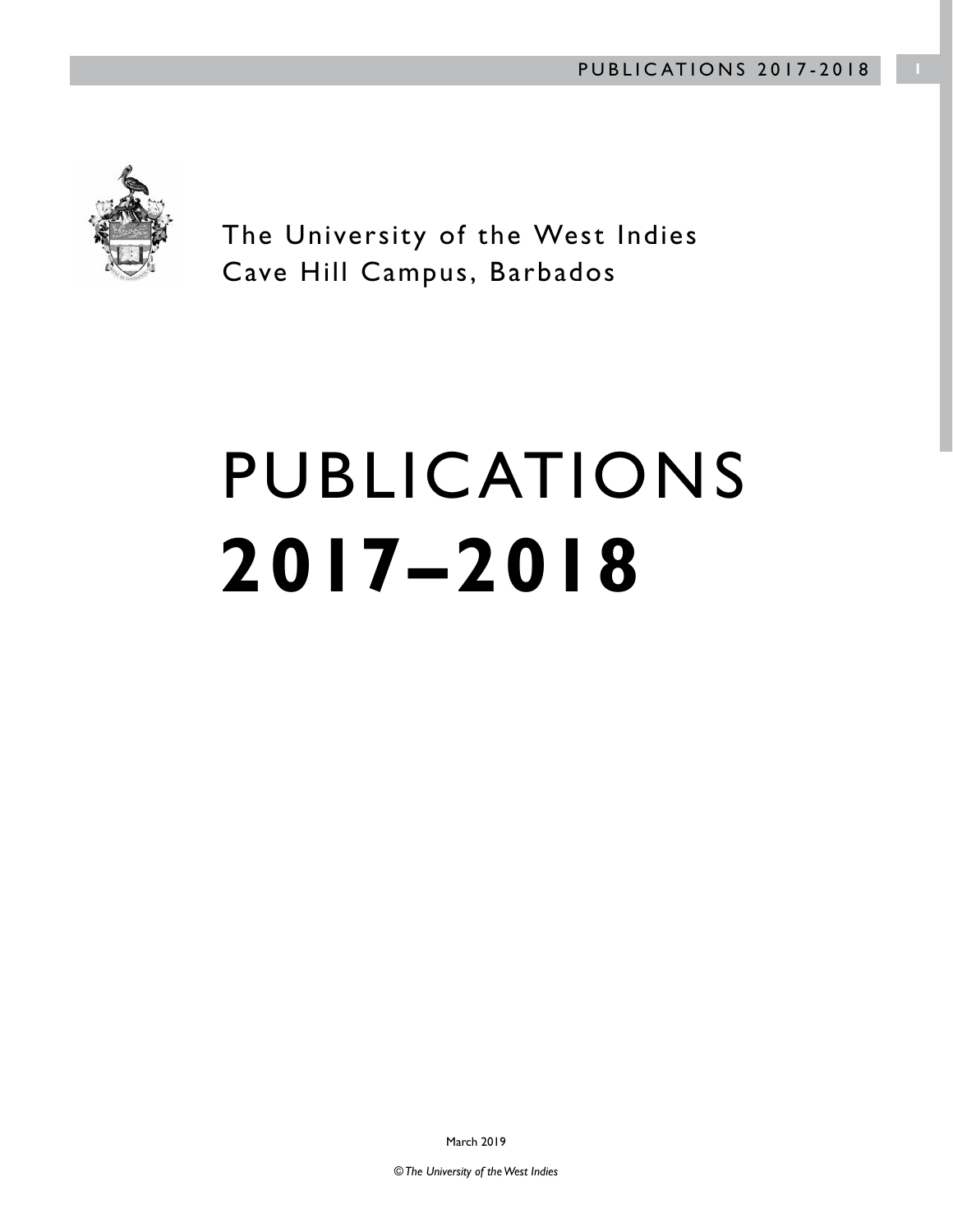# **The University of the West Indies**

# **MISSION**

An excellent global university rooted

in the Caribbean

# **VISION**

To advance learning, create knowledge and foster innovation for the positive transformation of the Caribbean and the wider world

# **CORE VALUES**

Integrity

Excellence

Gender Justice

**Diversity** 

Student Centredness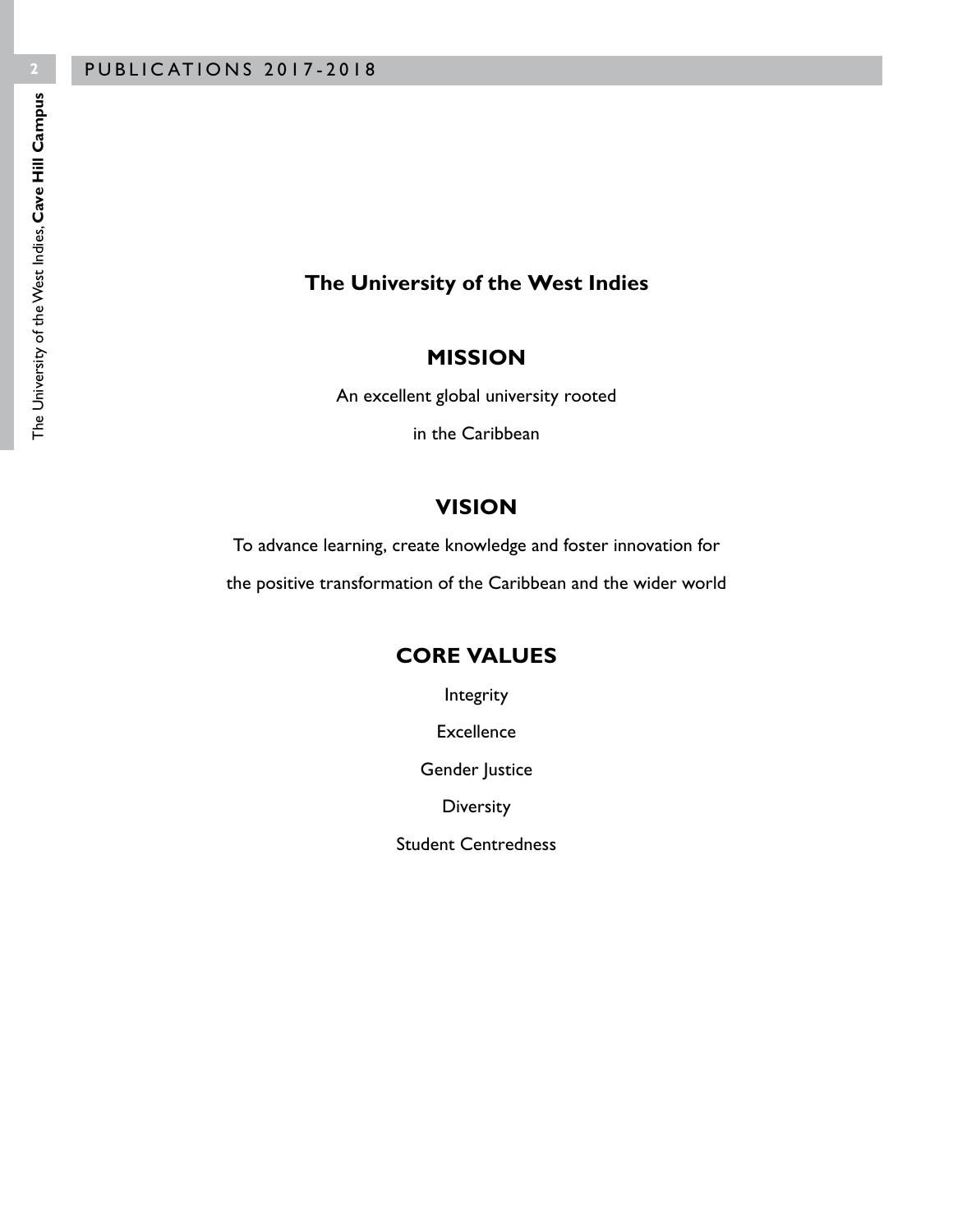# Contents

| 4 | <b>Faculty of Humanities</b> |
|---|------------------------------|
|   | and Education                |

- 4 Cultural Studies Department
- 4 Department of History and Philosophy
- 5 Department of Language, Linguistics and Literature
- 6 Errol Barrow Centre for Creative Imagination (EBCCI)
- 6 School of Education

# **8 Faculty of Law**

# **9 Faculty of Medical Sciences**

12 The George Alleyne Chronic Disease Research Centre (GA-CDRC)

# **15 Faculty of Science and Technology**

- 15 Department of Biological and Chemical Sciences
- 16 Department of Computer Science, Mathematics and Physics
- 17 Centre for Resource Management and Environmental Studies (CERMES)

# **20 Faculty of Social Sciences**

- 20 Department of Economics
- 21 Department of Government, Sociology and Social Work
- 22 Department of Management Studies
- 23 Sir Arthur Lewis Institute for Social and Economic Studies (SALISES)
- **24 Institute for Gender and Development Studies: Nita Barrow Unit**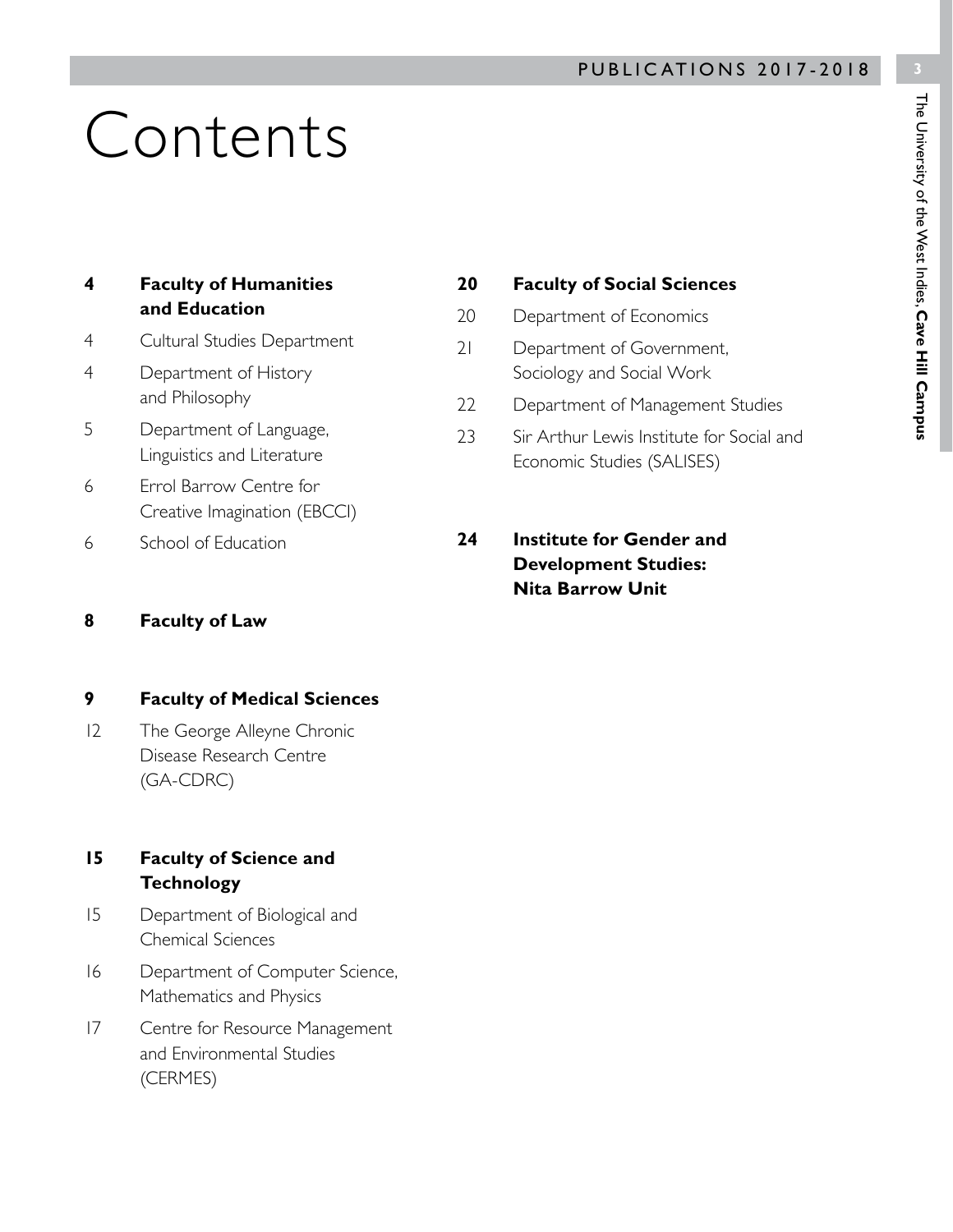# FACULTY OF HUMANITIES AND EDUCATION

# **CULTURAL STUDIES DEPARTMENT**

# *Book Chapters*

Kamugisha, A. and **Hume, Y**. "Caribbean Thought and Its Critique of Subjugation." The Routledge Reader in African American Rhetoric: The Long Duree of Black Voices. Y. Hume, A. Kamugisha, V. Young, M. Robinson, et. al., eds. Routledge: New York and London, 2018. 540-617.

**Kamugisha, A**. and Hume, Y. "Caribbean Thought and Its Critique of Subjugation." The Routledge Reader in African American Rhetoric: The Long Duree of Black Voices. Y. Hume, A. Kamugisha, V. Young, M. Robinson, et. al., eds. Routledge: New York and London, 2018. 540-617.

# *Edited Collections*

**Hume, Y.** with V. Young, M. Robinson, M., Kamugisha, A. et. al. eds., *The Routledge Reader in African American Rhetoric: The Long Duree of Black Voices.* Routledge: New York and London, 2018.

**Kamugisha, A.** editor with Vershawn Young, Michelle Robinson, Yanique Hume et. al. eds., *The Routledge Reader in African American Rhetoric: The Long Duree of Black Voices.* Routledge: New York and London, 2018.

# **DEPARTMENT OF HISTORY AND PHILOSOPHY**

### *Books*

**Carter, H.** *A Man Called Peace: The Story of Eric Hassell and His Shipping Enterprise*. Eric Hassell and Son: Bridgetown. 2017.

**Rocha, E.,** Matos, S. L. and Reis, T. eds. *Mundos do trabalho e dos trabalhadores: experiências e vivências no Brasil e no Caribe*. Multifoco: Rio de Janeiro. 2018.

# *Book Chapters*

**Goodridge, R.** "The Importance of (African) History to the Development of the Diaspora with Specific Reference to the Anglophone Caribbean"**.** *History and Diplomacy: Essays in Honour of Ade Adefuye.* R. Akinyele, ed**.** Goldline and Jacobs Publishing: New Jersey. 2018. 101-119.

**Rocha, E.** "Ondas negras em mar revolto: o trabalhador imigrante negro nas Américas". *Mundos do trabalho e dos trabalhadores: experiências e vivências no Brasil e no Caribe*. E. Rocha, L. Matos Silva and T. de Souza dos Reis, eds. Multifoco: Rio de Janeiro. 2018. 71-104.

**Rocha, E.** "Batalhas na Torre de Marfim: o impacto da inclusão racial e social no ensino de história". *Jardim de Histórias: discussões e experiências em aprendizagem histórica*. A. Bueno, E. Crema, D. Estacheski and J. M. Neto, eds. LAPHIS/Sobre Ontens: Rio de Janeiro/União da Vitória. 2017. 581-84.

# *Refereed Journal Articles*

**Rocha, E.** "Imigrantes Chineses no Brasil: história e memórias de família". *Revista de Ciências Humanas e Sociais: Missões*. Vol. 4, no. 2. 2018. 108-122.

# *Journal Articles*

**Inniss, T.** "From Codrington to Cave Hill: University Heritage in Transition". *Journal of the Barbados Museum and Historical Society*. Vol. 62. 2017.

**Ochieng'-Odhiambo, F.** "African and Africana Philosophers in Conversation: Interview with Professor Frederick Ochieng'-Odhiambo". *Journal on African Philosophy*. No. 16. 2017. 7-41.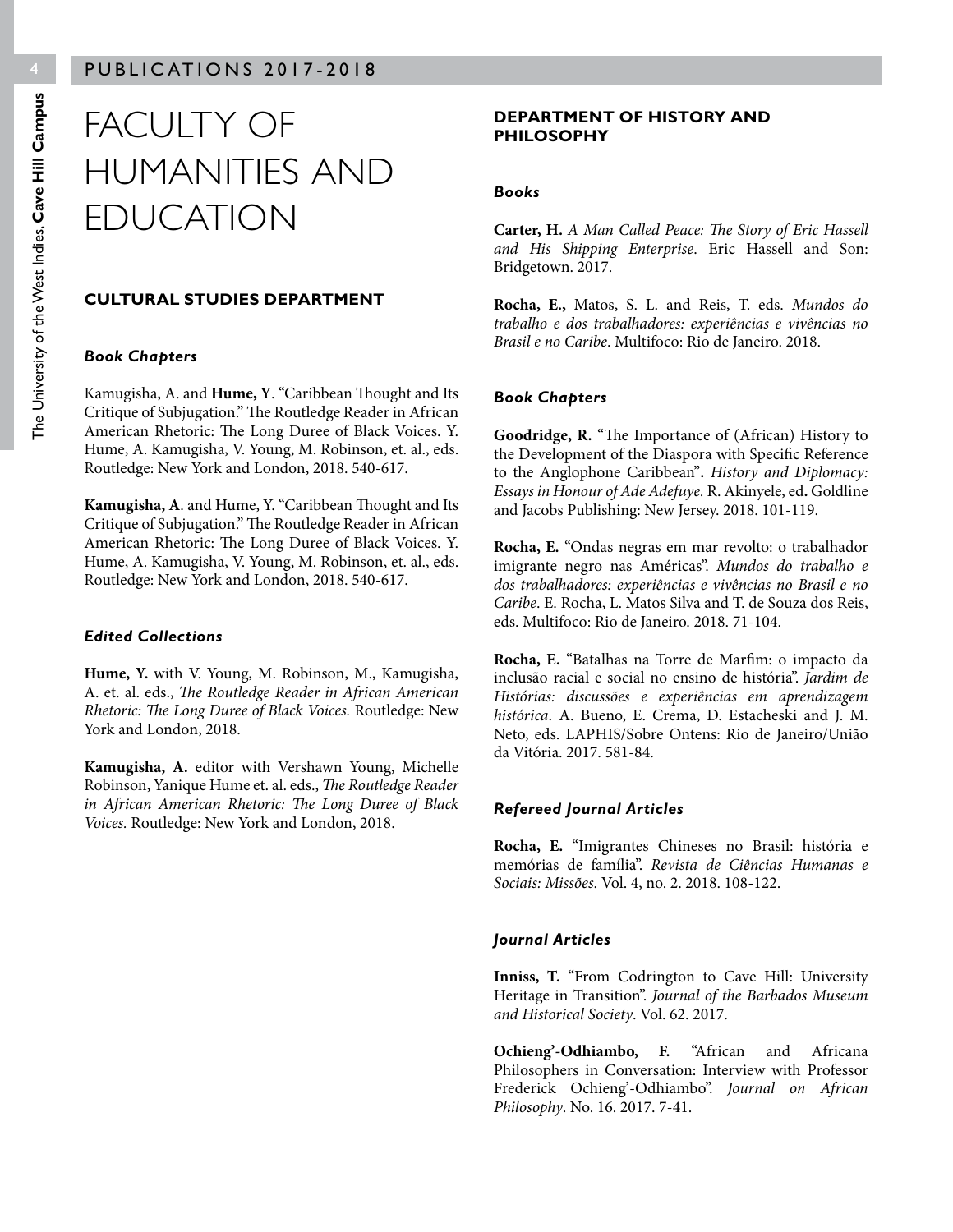# *Technical Reports*

**Carter, H.** *Technical report. The Codrington Script: A Manual for Guided Tours at Codrington College*. March. 2018.

# *Book Review*

**Inniss, T.** *"*The Politics of Reproduction: Race, Medicine and Fertility in the Age of Abolition," by K. Paugh. Oxford University Press: Oxford. 2017. *Journal of British Studies. Vol.* 57, no. 2. 2018. 381-82. doi: 10.1017/jbr.2018.12.

# **DEPARTMENT OF LANGUAGE, LINGUISTICS AND LITERATURE**

# *Book Chapter*

**Craig, I.** "Student-Centred Second Language Study Abroad for Non-Traditional Sojourners: An Anglophone Caribbean Example". *Second Language Study Abroad - Programming, Pedagogy, and Participant Engagement*. Ed. J. L. Plews and K. Misfeldt. Palgrave: Macmillan, Cham, 2018. 83–121.

# *Refereed Journal Articles*

**Herrero-Martín, R.** "Maria Antonia, Unwilling Daughter of Oshun, Unaccomplished Mistress of Herself ". *Caribbean Quarterly.* Vol. 63, no. 2-3. 2017. 234- 250. doi:10.1080/00086495.2017. 1352274.

**Schaumloeffel, M.** " Questionamentos e Discussões Essenciais Acerca de um Possível Sistema de Escrita para o Hunsrückisch Brasileiro". *Trama*. Vol. 14, no. 31. 2018. 122-134. e-ISSN 1981-4674. http://e-revista.unioeste.br/ index.php/trama/article/view/17600/12408**.** Web.

**Schaumloeffel, M.** "The multifunctionality of Papiamentu *pa* **and its similarities with Vernacular Brazilian Portuguese."** *Journal of Portuguese and Spanish Lexicallybased Creoles /Revista de Crioulos de Base Lexical Portuguesa e Espanhola.* Vol. 7. 2017. 15-33. ISSN 1646- 7000. http://www.acblpe.com/revista/volume-7-2017/ the-multifunctionality-of-papiamentu-pa-and-itssimilarities-with-vernacular-brazilian-portuguese.

**Zamor, H.** "French Caribbean Village Shops: The Martinican Débits de la Régie." *Wadabagei.* Vol. 17, no. 2. 2017. 40-55.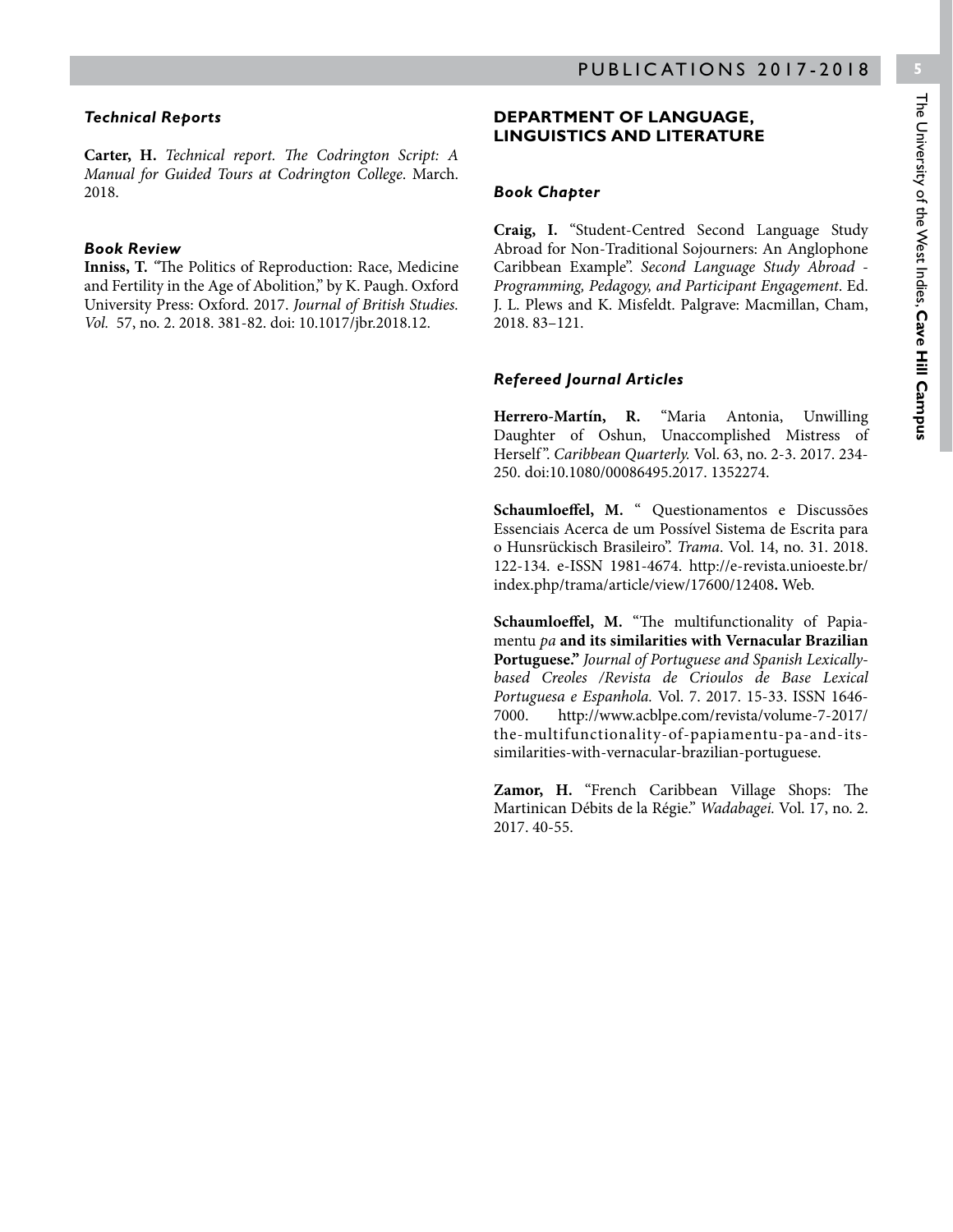# **ERROL BARROW CENTRE FOR CREATIVE IMAGINATION (EBCCI)**

### *Book Chapter*

Weekes, Y. "Landship: Ghost or Immemorial Memory." *Caribbean Unveiled. The Caritalents Youth and Territory Project in Barbados and Dominica*. Paloscia R., M. Morbidoni and S. Spellucui, eds. Didapress: Firenze. 113- 118. 2017. ISBN: 978-88-9608-094-8.

# **SCHOOL OF EDUCATION**

#### *Book*

Conrad, D. A. and **Blackman, S. N. J.** eds. *Responding to Learner Diversity and Difficulties*. Information Age Publishing: United States. 2018. ISBN: 9781641133326 Hardcover: 9781641133333 E-Book: 9781641133340.

#### *Refereed Book Chapters*

**Blackman, S. N. J.,** Conrad, D. A. and Philip, L. "Responding to barriers to inclusion: The voices of tertiary level students with disabilities in Barbados and Trinidad and Tobago." *Responding to Learner Diversity and Difficulties.* D. A. Conrad and S. N. J. Blackman, eds. Information Age Publishing: United States. 2018. 395-416.

**Blackman, S.N.J.,** Williams, K., Conrad, D.A. and Abo Deeb-Gentile, T. (2018). "Barbadian and Vincentian students' understandings of difference, it's tensions and student inclusion." *Responding to Learner Diversity and Difficulties.* D. A. Conrad and S. N. J. Blackman, eds. Information Age Publishing: United States. 2018. 369-394.

Knight, V. C., **Robinson, S.** and Young, J. "The Development of Teacher Education in Grenada*.*" *International Handbook on Teacher Education Worldwide: Issues and Challenges for Teacher Profession (2nd ed*.). G. Karras and Charl C. Wolhuter, eds. HM Studies and Publishing: Cyprus. 2018.

Marshall, J., Thomas, K.,and **Robinson, S.** "21st-Century Students in 20th Century Classrooms: Promoting Student–Centred Learning in Mismatched Caribbean Classrooms." *Student-Driven Learning Strategies for the 21st Century Classroom.* N. Alias and J. Luaran, eds. IGI Global: Hershey, PA. 2017. 140-159.

Smith, P., Williams, G., and **Warrican. S. J**. "Towards transculturalism in tackling diversity for literacy teacher education." Literacy lives in transcultural times. J. Roswell and R. Naqvi, eds. New York: Routledge. 2017. 191-214.

# *Refereed Journal Articles*

**Blackman, S.,** Conrad, D.A. and Philips, L. (2017). "The pre-university experiences of persons with disabilities in Barbados and Trinidad." *International Journal of Special Education.* Vol. 33, no. 2. 2017. 238-270.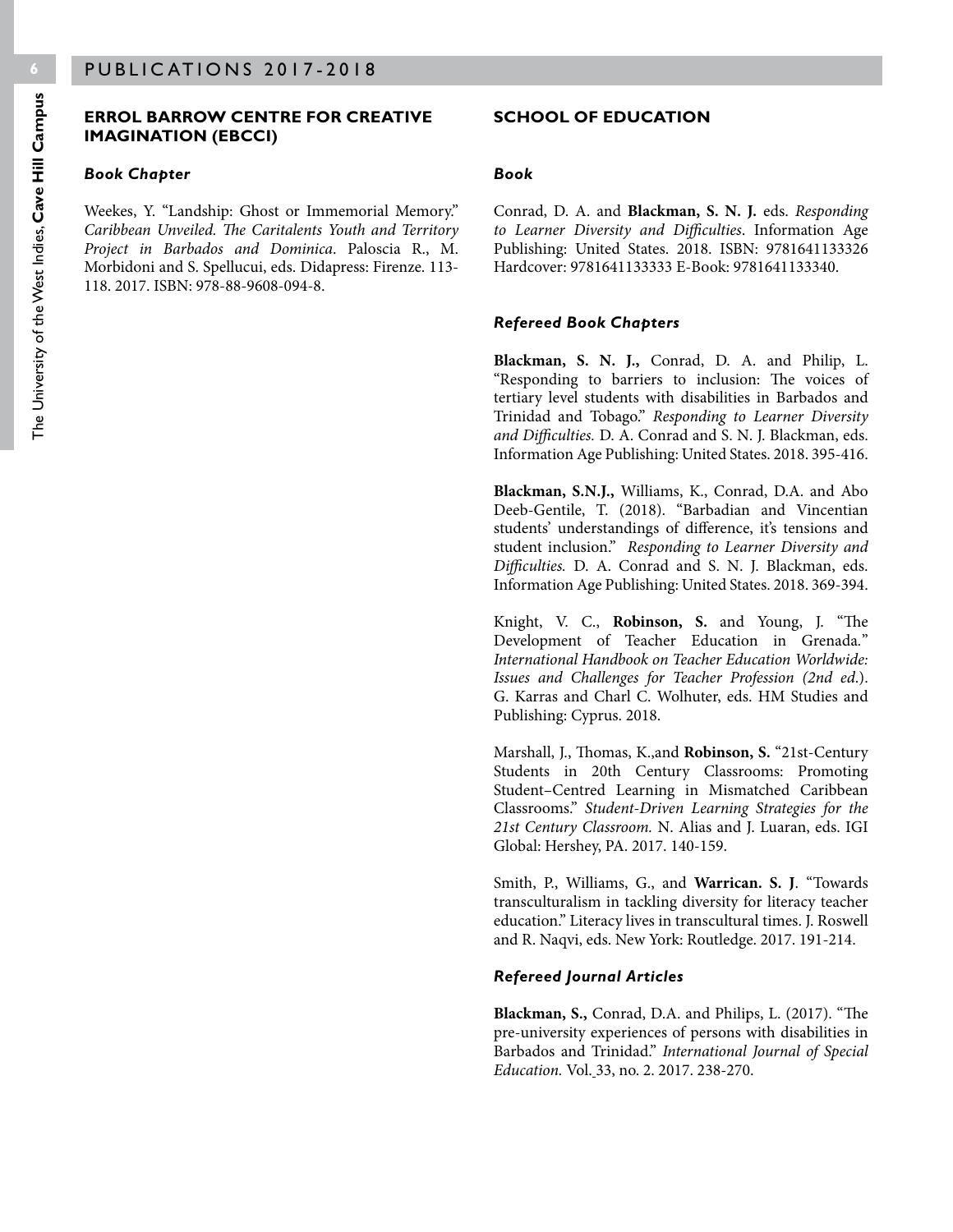The University of the West Indies, Cave Hill Campus The University of the West Indies, **Cave Hill Campus**

**Burns, S.** "Achieving quality in early childhood education in the Eastern Caribbean depends on teacher preparation." *Early Child Development and Care.* Vol. 18, no. 9. 2018. 1246 – 1259. doi: 10.1080/03004430.2017.1310723.

**Jules, M. A.,** Maynard, D-M. B. and Coulson, N. "Emerging Adults' Susceptibility to Sexting Influences on Facebook: Dangerous or Developmental?" *International Psychology Bulletin*. Vol. 21, no. 3. 2017. 45-53.

Maynard, D-M. and **Jules, M. A.** "Promoting Inclusive Education in Barbados: Applications of the Pre-Service Emerging Reflective Teacher Training (PERTT) Mode." *Caribbean Curriculum, (Special Issue).* Vol. 25. 2017*.* 19 – 37. https://journals.sta.uwi.edu/cc/index.asp?action=view PastArticle&issueId=728&articleId=6651&galley Id=6182.

Lowe, G. A., Lipps, G. E., Gibson, R. C., **Jules, M. A.** and Kutcher, S. "Validation of the Kutcher Adolescent Depression Scale in a Caribbean Student Cohort." *The Canadian Medical Association Journal (CAMJ Open).* Vol. 6, no. 3. 2018. E248 – E253. doi: 10.9778/cmajo.20170035. http://cmajopen.ca/content/6/3/E248.full.

**Jules, M. A.** "The youth online social networking healthrisk model: Applications for new drug use prevention strategies in Barbados." *Journal of Public Sector Policy Analysis*. Vol. 10, no. 57 - 76. 2017. http://www. economicaffairs.gov.bb/archive-detail.php?id=450.

Maynard, D-M. and **Jules, M. A.** "Mind the gap! WEIRD psychological assessment of Caribbean children." *International Psychology Bulletin.* Vol. 21, no. 4. 26 – 31. 2017. https://www.div52.org/images/PDF/D52-IPB/ ipb\_2017-21-4-fall.pdf#page=26.

Jules, M. A., **Maynard, D-M. B.** and Coulson, N. "Emerging Adults' Susceptibility to Sexting Influences on Facebook: Dangerous or Developmental?" *International Psychology Bulletin*. Vol. 21, no. 3. 2017. 45-53.

**Maynard, D-M.** and Jules, M. A. "Mind the gap! WEIRD psychological assessment of Caribbean children." *International Psychology Bulletin.* Vol. 21, no. 4. 26 – 31. 2017. https://www.div52.org/images/PDF/D52-IPB/ ipb\_2017-21-4-fall.pdf#page=26.

**Maynard, D-M.** and Jules, M. A. "Promoting Inclusive Education in Barbados: Applications of the Pre-Service Emerging Reflective Teacher Training (PERTT) Mode." *Caribbean Curriculum, (Special Issue).* Vol. 25. 2017*.* 19 – 37. https://journals.sta.uwi.edu/cc/index.asp?action=view PastArticle&issueId=728&articleId=6651&galley Id=6182.

Smith, P., Kumi-Yeboah, A., Cheema, J., **Warrican, S. J.,** and Alleyne, M. L. "Language-based Differences in the Literacy Performance of Bidialectal Youth" "Languagebased literacy differences in the literacy performance of bilingual and multilingual youth." *Teachers College Record*. Vol. 120, no.1. 2018. ID Number: 21947.

Smith, P., **Warrican, S. J.**, Kumi-Yeboah, A., and Richards, J. "Understanding Afro-Caribbean educators' experiences with Englishes across Caribbean and U.S. contexts and classrooms: Recursivity, (re)positionality, bidirectionality". *Teaching and Teacher Education*. Vol. 69. 210-222. 2018. doi: 10.1016/j.tate.2017.10.009

# *Technical Reports*

**Knight, V**. and Ogunkola, B. *Out of School Children Initiative (OOSCI): Summary report on The Status in the Eastern Caribbean (Investigative/Research Report).* Collaboration with UNICEF/UIS/OECS/UWI/AEPT. UNICEF Eastern Caribbean Office: Barbados. February 2018.

Knight, V. and **Ogunkola, B.** *Out of School Children Initiative (OOSCI): Summary report on The Status in the Eastern Caribbean (Investigative/Research Report).* Collaboration with UNICEF/UIS/OECS/UWI/AEPT. UNICEF Eastern Caribbean Office: Barbados. February 2018.

James, J, Ferdinand, I, **Robinson, S**. and Francis-Witter, K. *Final Report of Consultancy to Develop Model Guidelines and Adaptation Guide for Child-Centred Emergency and Disaster Risk Management in Caribbean Schools*. OECS Commission. CDEMA-UNICEF. October 2017 – May 2018.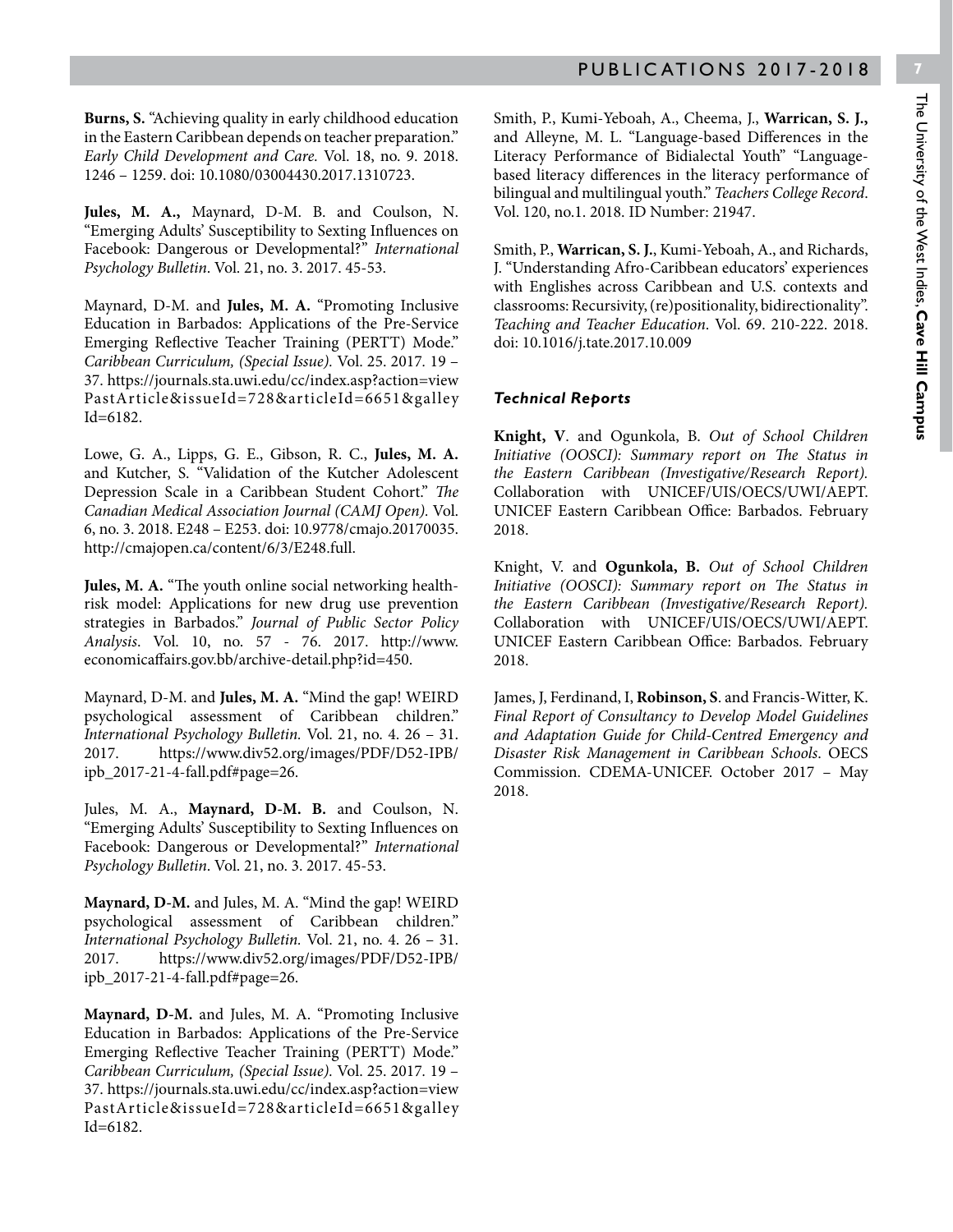# FACULTY OF LAW

### *Peer Reviewed Book Chapters*

**Berry, D. S.** "Enforcement of Regional Economic Integration in the Caribbean: Treaty Enforcement by the Regional Court and Regimes for Enhanced Cooperation." *Integration and International Dispute Resolution in Small States*. The World of Small States series. P. Butler, E. Lein and R. Salim, eds. 61-86 Springer: Heidelberg. 2018. 61- 86.

# *Refereed Journal Articles*

**Foster, N.** "CARICOM States and the WTO Dispute Settlement System: The Case for Greater Engagement." *Commonwealth Law Bulletin*. Vol. 43, no. 2. 2017. 153-178.

**James, W. R. A.** "In search of progress: the implications of Caleb Orozco v. AG of Belize for the Commonwealth Caribbean." *International Journal of Human Rights*. Vol. 22, no. 5. 2018. 640-663.

Yearwood, R. "Ideas for a New Politics (in Barbados): Governance and Truth." *The King's Student Law Review*. Vol. 8, No. 2. 2017. 37-51.

# *Book Chapters*

Berry, David S. "A Perspective from Barbados of the Impact of the Caribbean Court of Justice." *The Caribbean Court of Justice: The First Ten Years*. The Honourable Mr. Justice David Hayton, ed. LexisNexis: London. 2017. 71- 96.

#### *Case Notes*

**Foster, N.** "Trinidad Cement Limited v The Caribbean Community, Special Leave, CCJ Application No AR 3 of 2008, ITL 144 (CCJ 2009)". *Oxford Reports on International Law*. Case note available at: http://opil. ouplaw.com/view/10.1093/law-itl/144ccj09.case.1/lawitl-144ccj09?rskey=RDtLBH&result= 1&prd=ORIL.

## *Reports and Technical Papers*

**Foster, N.** *NCDs and Trade Policy in the Caribbean*. CDs Policy Briefs Series. Healthy Caribbean Coalition: Bridgetown. November 2017.

**Yearwood, R.** and Browne, S. *What is the Caribbean Civil Society's Position on a Post Cotonou Agreement? Overview and proposed recommendations*. Caribbean Policy Development Centre: Barbados. August/September 2018.

#### *Journalism*

**Yearwood, Ronnie.** "Creating an International Service Zone (in Barbados)." *Barbados Business Authority* (Outside the Box Column.) 22 January, 2018. 15.

Yearwood, Ronnie. "Constructing a learning society." *Barbados Business Authority.* (Outside the Box Column.) (Barbados, 20 October 2017) 15.

Yearwood, R. "Fintech and nothing new under the sun." *Barbados Business Authority.* (Outside the Box column.) 27 August 2017. 15.

Yearwood, Ronnie. "Fintech: the rules still matter." *Barbados Business Authority.* (Outside the Box Column.) 4 September, 2017. 15.

Yearwood, Ronnie. "Grasping the future of work." *Barbados Business Authority.* (Outside the Box Column.) 30 October, 2017. 15.

**Yearwood, Ronnie.** "Grasping the future of work." *Nation newspaper Independence Special* - *Barbados at 51, The Next Step*. 29 November, 2017. 9A-11A.

**Yearwood, Ronnie.** "Playing in the small sandbox (of Politics)." *Barbados Business Authority.* (Outside the Box Column.) 4 December, 2017, 15.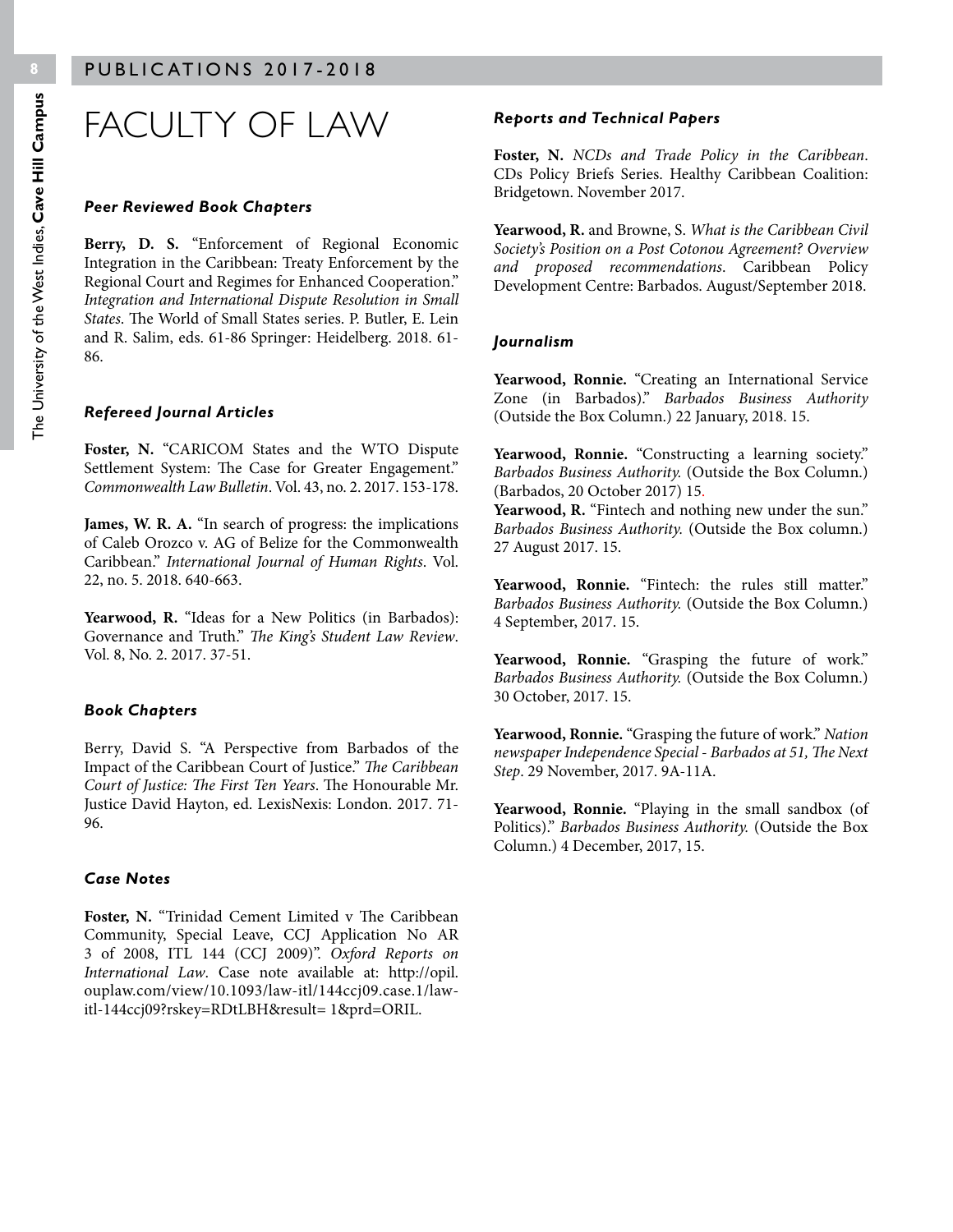# FACULTY OF MEDICAL SCIENCES

# *Refereed Book Chapters*

Emmanuel, M.K. and **Campbell, M.H.** "Ethics Challenges for Forensic Practice in a Context of Limited Resources." *Ethics Challenges in Forensic Psychiatry and Psychology Practice*. E. Griffith, ed. Columbia University Press: New York. 2018. 40-55.

**Emmanuel, M.K.** and Campbell, M.H. "Ethics Challenges for Forensic Practice in a Context of Limited Resources." *Ethics Challenges in Forensic Psychiatry and Psychology Practice*. E. Griffith, ed. Columbia University Press: New York. 2018. 40-55.

Rahman, S. , Majumder, A. A., Kabir, R., **Gupta, S.,** Yasir Arafat, S. M., Ojeh , N. and Dalvi, P. "Cardiovascular Disease and Diabetes: Two Sides of the Same Coin*!". Recent Trends in Cardiovascular Risk*. Arun Kumar, ed. Intec: London. 2017.

Rahman, S. , **Majumder, A. A.**, Kabir, R., Gupta, S., Yasir Arafat, S. M., Ojeh , N. and Dalvi, P. "Cardiovascular Disease and Diabetes: Two Sides of the Same Coin*!". Recent Trends in Cardiovascular Risk*. Arun Kumar, ed. Intec: London. 2017.

Arafat, S. M. Y., **Majumder, M. A. A.** et al. "Health Literacy in School". *Optimizing Health Literacy for Improved Clinical Practices*. V. E. Papalois and M. Theodosopoulou, ed. 175-97. IGI Global : USA. 2018.

Rahman, S., Majumder, A. A., Kabir, R., Gupta, S., Yasir Arafat, S. M., **Ojeh , N.** and Dalvi, P. "Cardiovascular Disease and Diabetes: Two Sides of the Same Coin*!". Recent Trends in Cardiovascular Risk*. Arun Kumar, ed. Intec: London. 2017.

# *Refereed Journal Articles*

**Adams, O. P.**, Mangera, K. A. S., Hambleton, I. R., Morris, E. H. and Paul-Charles, J. L. "Does Peak Expiratory Flow Measured Sitting Differ from That Measured Standing? A Cross-over Study in Primary Care in Barbados." *BJGP Open.*  Vol. 2, No. 2*.* 2018. doi: 10.3399/bjgpopen18X101592.

Hassan, S., Ojo, T., Galusha, D., Martinez-Brockman, J. L., **Adams, O. P.**, Maharaj, R., Nazario, C., Nunez, M. and Nunez-Smith, M. "Obesity and Weight Misperception among Adults in the Eastern Caribbean Health Outcomes Research Network (ECHORN) Cohort Study." *Obesity Science and Practice*. Vol. 4, no. 4. 2018. 367-78.

Wang, K. H., Thompson, T. A., Galusha, D., Friedman, H., Nazario, C. M., Nunez, M., Maharaj, R. G., **Adams, O. P.,** Nunez-Smith, M. and ECHORN Writing Group. "Non-Communicable Chronic Diseases and Timely Breast Cancer Screening among Women of the Eastern Caribbean Health Outcomes Research Network (Echorn) Cohort Study." *Cancer Causes Control*. Vol. 29, no. 3. 2018. 315-324.

**Ambadasu**, B., Naikawadi. A. A., and Gurudatta M. "Evaluation of Glucose Homeostasis Abnormality Associated with Use of Moxifloxacin in Rats." *Journal of Chemical and Pharmeceutical Research.* Vol. 9, no. 1. 2017. 75-78.

Vijayalaxmi Uppin, V., Naikawadi, A. A. and **Ambadasu, B.** "Antiepileptic Effect of Calcium Channel Blockers Alone and in Combination with Phenytoin on Mes Induced Epilepsy in Rats." *International Journal of Clinical and Biomedical Research*. Vol. 3, no. 3. 2017. 9-12.

**Best, D.,** Avenell, A., Bhattacharya, S. and Stadler, G. "New Debate: Is It Time for Infertility Weight-Loss Programmes to Be Couple-Based?". *Human Reproduction*. Vol. 32, no. 12. 2017. 2359-2365.

**Best D.,** Avenell, A. and Bhattacharya, S. "How Effective Are Weight-Loss Interventions for Improving Fertility in Women and Men Who Are Overweight or Obese? A Systematic Review and Meta-Analysis of the Evidence." *Human Reproduction Update*. Vol. 23, no. 6. 2017. 681- 705.

Emmanuel, M.K. and **Campbell, M.H.** "Sociocultural Context and Application of Criteria for Capacity to Marry." *Journal of the American Academy of Psychiatry and the Law*. Vol. 45, no. 3. 2017. 298-301.

Griffith, A. D. D. and Cohall, D. H. "Conceptualizing a Policy Framework for the Implementation of Medical Marijuana in the Caribbean Territory of Barbados." *Drug Science, Policy and Law. Vol.* 4. 2018. 1-8. doi: 10.1177/2050324518796349.

Oniyangi O and **Cohall D. H.** "Phytomedicines (Medicines Derived from Plants) for Sickle Cell Disease." *Cochrane Database of Systematic Reviews*. no. 2. 2018.

**Emmanuel, M. K.** and Campbell, M. H. "Sociocultural Context and Application of Criteria for Capacity to Marry." *Journal of the American Academy of Psychiatry and the Law*. Vol. 45, no. 3. 2017. 298-301.

**Flower, C.**, Hambleton, I., Corbin, D., Marquez, S. and Edghill, R. "The Spectrum of Neuropsychiatric Lupus in a Black Caribbean Population: A Report of the Barbados National Lupus Registry." *Lupus*. Vol. 26, no. 10. 2017. 1034-1041.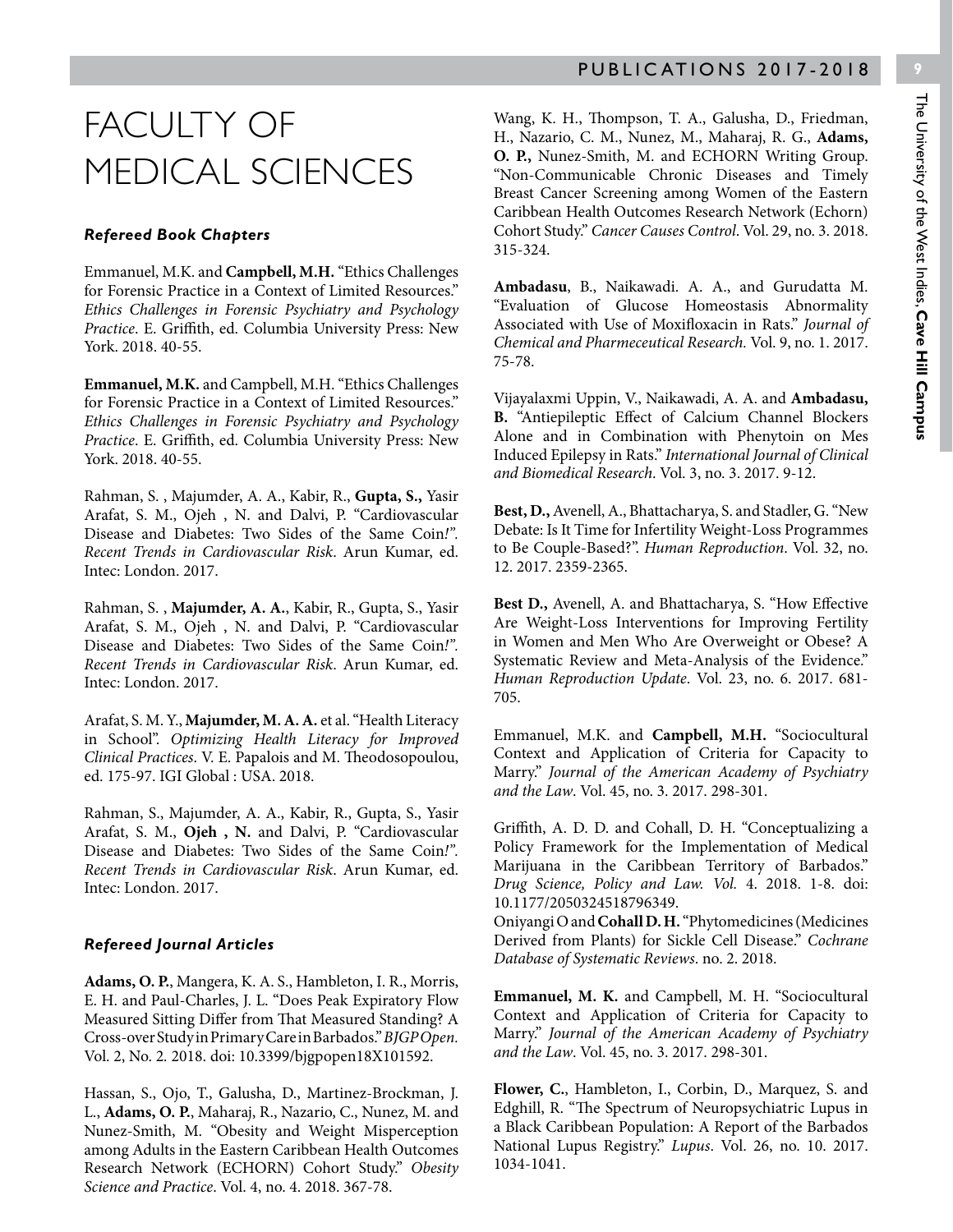Ojeh, N., Sobers-Grannum, N., **Gaur, U.**, Udupa, A. and Majumder, M. A. A. "Learning Style Preferences: A Study of Pre-Clinical Medical Students in Barbados." *Journal of Advances in Medical Education and Professionalism*. Vol. 5, no. 4. 2017. 185-194.

Kumar, A., and **Gittens-St Hilaire, M.** and Nielsen, A. L. "Long-Term Epidemiological Dynamics of Dengue in Barbados – One of the English-Speaking Caribbean Countries." *Epidemiology and Infection*. Vol. 146, no. 8. 2018. 1048-1055.

**Gupta, S.,** and Goswami, A. "Heart Rate and Lactate Response of Junior Handball Players (under 18) During Competitive Match Play." *International Journal of Applied Exercise Physiology*. Vol. 6, no. 2. 53-59. doi: https://doi. org/10.22631/ijaep.v6i2.153.

**Gupta, S.** and Asis Goswami, A. "Effects of System of Play on the Heart Rate Response and the Contributions of Aerobic-Anerobic Systems During Selection Football Match Play." *International Journal of Research in Public Health*. Vol. 1, no. 3. 2017. 183-188.

Vigilance, J., **Harewood, H.** and Greaves, N. "A Qualitative Exploration of the Experiences and Perceptions of Women Living with a Diagnosis of Breast Cancer in Barbados: Financial Loss." *Journal of Global Oncology*. No. 4. 2018. doi: 10.1200/JGO.18.99700.

Spence, D., Argentieri, M. A., Greaves, N., Cox, K., Chin, S. N., Munroe, M., Watson, G., **Harewood, H.** and Shields, A. E. "Palliative Care in the Caribbean through the Lens of Women with Breast Cancer: Challenges and Opportunities." *Current Breast Cancer Reports*. Vol. 10, no. 3. 2018. 157-69.

Padmore, G., O'Shea, M., and **Jonnalaggada, R.**, "Surgical Site Infection after Gastrointestinal Surgery in High-Income, Middle-Income, and Low-Income Countries: A Prospective, International, Multi-centre Cohort Study." The Lancet. Infectious Diseases. Vol. 18, no. 5. 2018. 516- 525. doi: 10.1016/S1473-3099(18)30101-4.

**Kumar, A.,** and Gittens-St Hilaire, M. and Nielsen, A. L. "Long-Term Epidemiological Dynamics of Dengue in Barbados - One of the English-Speaking Caribbean Countries." *Epidemiology and Infection*. Vol. 146, no. 8. 2018. 1048-1055.

Haque, M., Rahman, N. A. A., **Majumder, M. A. A.,** Rahman, A. N. I., Lugova, H. and Alattraqchi, A. G. "Assessment of Academic/Non-Academic Factors and Extracurricular Activities Influencing Performance of Medical Students of Faculty of Medicine, Universiti Sultan Zainal Abidin, Malaysia." *Advances in Human Biology*. Vol. 8, no. 1. 2018. 3-18.

Ojeh, N., Sobers-Grannum, N., Gaur, U., Udupa, A. and **Majumder, M. A. A.** "Learning Style Preferences: A Study of Pre-Clinical Medical Students in Barbados." *Journal of Advances in Medical Education and Professionalism*. Vol. 5, no. 4. 2017. 185-194.

Haque, M., Othman, N. S. A. B., Lutfi, S. N. N., Islam, M. Z., Rahman, N. A. A., Kibria, G. M., Haque, A. T. M. E., **Majumder, M. A. A.** and Gnanou, J. V. "Evaluation of out-Patient Care Educational Environment of National Defence University, Malaysia Utilizing the Acleem Inventory." *Journal of Basic and Clinical Health Science*. Vol. 2. 2018. 45-52.

Kabir, R., **Majumder, A. A.,** Arafat, S. M. Y., Chodwhury, R. K., Sultana, S., Moslehuddin Ahmed, S. M., Motta Monte-Serrat, D. and Chowdhury, E. Z. "Impact of Intimate Partner Violence on Ever Married Women and Utilization of Antenatal Care Services in Tanzania." *Journal of College of Medical Sciences-Nepal. Vol.* 14, no. 1. 2018. 7-13. doi: 10.3126/jcmsn.v14i1.17802.

Adams, O. P., Mangera, K. A. S., Hambleton, I. R., **Morris, E. H.** and Paul-Charles, J. L. "Does Peak Expiratory Flow Measured Sitting Differ from That Measured Standing? A Cross-over Study in Primary Care in Barbados." *BJGP Open. Vol. 2, No. 2.* 2018. doi: 10.3399/bjgpopen18X101592.

Brown, C. R., Hambleton, I., Hercules, S. M., Unwin, N., **Murphy, M. M.**, Harris, E. N., Wilks, R., MacLeish, M., Sullivan, L., Sobers-Grannum, N. "Social Determinants of Prostate Cancer in the Caribbean: A Systematic Review and Meta-Analysis." *BMC Public Health*. Vol. 18, no. 900. 2018.

Ramirez, H., Pastar, I., Jozic, I., Stojadinovic, O., Stone, R., **Ojeh, N.,** Gil, J., Davis, S., Kirsner, R. and Tomic-Canic, M. "Staphylococcus Aureus Triggers Induction of Mir-15b-5p to Diminish DNA Repair and De-Regulate Inflammatory Response in Diabetic Foot Ulcers." *Journal of Investigative Dermatology.* Vol. 138, no. 5. 2018. 1187- 1196. doi: 10.1016/j.jid.2017.11.038.

**Ojeh, N.,** Sobers-Grannum, N., Gaur, U., Udupa, A. and Majumder, M. A. A. "Learning Style Preferences: A Study of Pre-Clinical Medical Students in Barbados." *Journal of Advances in Medical Education and Professionalism*. Vol. 5, no. 4. 2017. 185-194.

Padmore, G., **O'Shea, M.**, and Jonnalaggada, R., "Surgical Site Infection after Gastrointestinal Surgery in High-Income, Middle-Income, and Low-Income Countries: A Prospective, International, Multi-centre Cohort Study." *The Lancet. Infectious Diseases*. Vol. 18, no. 5. 2018. 516- 525. doi: 10.1016/S1473-3099(18)30101-4.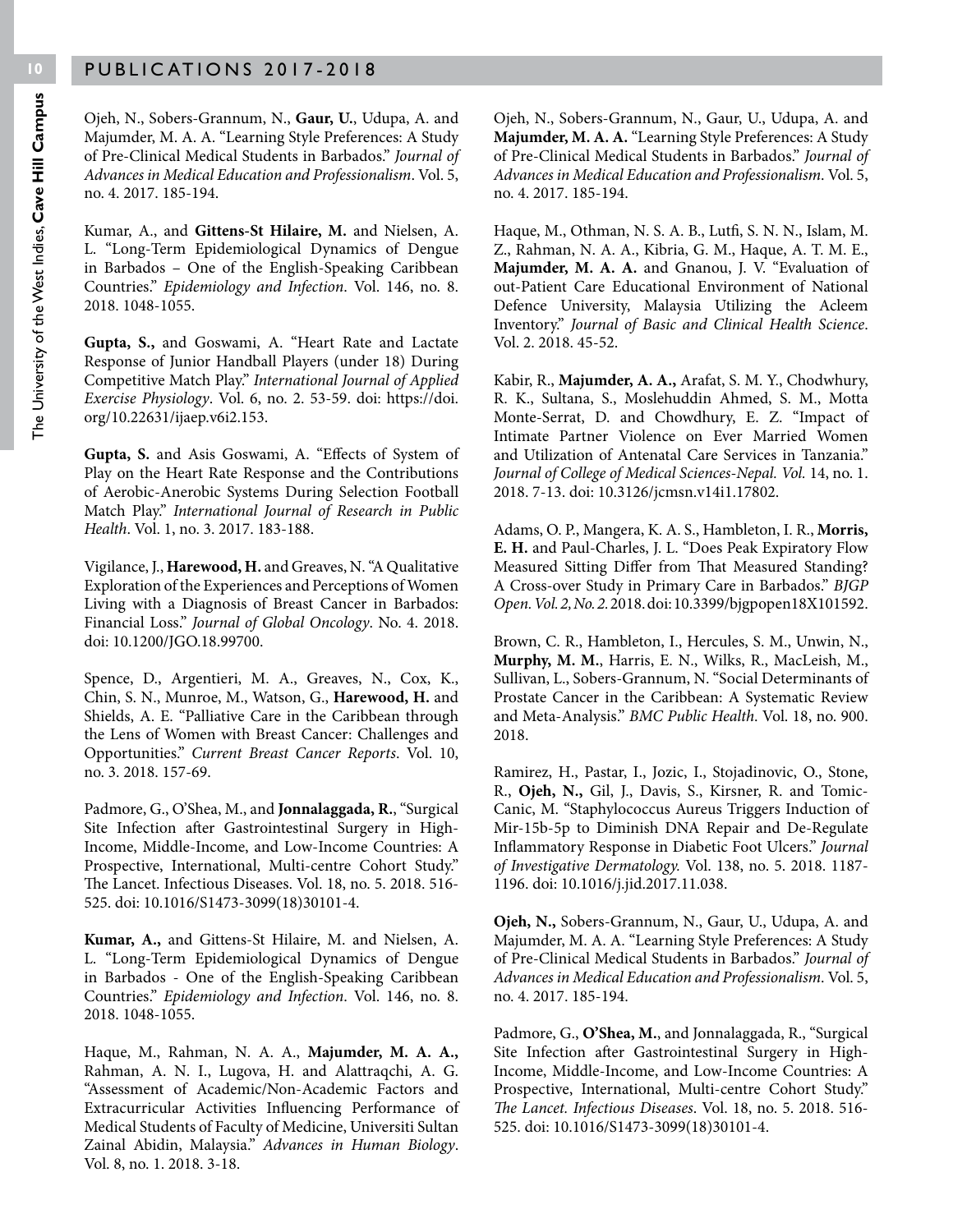Adams, O. P., Mangera, K. A. S., Hambleton, I. R., Morris, E. H., and **Paul-Charles, J. L.** "Does Peak Expiratory Flow Measured Sitting Differ from That Measured Standing? A Cross-over Study in Primary Care in Barbados." *BJGP Open. Vol. 2, No. 2.* 2018. doi: 10.3399/ bjgpopen18X101592.

Ojeh, N., **Sobers-Grannum, N.,** Gaur, U., Udupa, A. and Majumder, M. A. A. "Learning Style Preferences: A Study of Pre-Clinical Medical Students in Barbados." *Journal of Advances in Medical Education and Professionalism*. Vol. 5, no. 4. 2017. 185-194.

Brown, C. R., Hambleton, I., Hercules, S. M., Unwin, N., Murphy, M. M., Harris, E. N., Wilks, R., MacLeish, M., Sullivan, L., and **Sobers-Grannum, N**. "Social Determinants of Prostate Cancer in the Caribbean: A Systematic Review and Meta-Analysis." *BMC Public Health*. Vol. 18, no. 900. 2018.

# *Conference Abstracts*

**Adams, O. P.,** Maharaj, R. G., Nunez, M., Nazario, C., Martinez- Brockman, J. L., and Nunez-Smith, M. "The ECHORN Cohort Study: Physical Activity among Participants 40 Years of Age and Over". *West Indian Medical Journal*. Vol. 67 (Suppl. 2). 2018. 41.

Alexander, S., Atherley, A., Morris, E., and **Adams, O. P.** "Diabetes Distress and Diabetes Self-Care in Barbados". *West Indian Medical Journal*. Vol. 67 (Suppl. 2.). 2018. 36.

Thompson, T. A., Maharaj, R. G., Nunez, M., Nazario, C., and **Adams, O. P.,** Nunez-Smith, M. "The Eastern Caribbean Health Outcomes Research Network (ECHORN) Cohort Study Protocol". *West Indian Medical Journal*. Vol. 67 (Suppl. 2). 2018. 40.

Maharaj, R. G., Thompson, T. A., Nunez, M., Nazario, C., and **Adams, O. P.,** Martinez-Brockman, J. L., Nunez-Smith, M. "The ECHORN Cohort Study: Alcohol Use among the Elderly: Associations with Non-Communicable Diseases and Psychosocial Issues". *West Indian Medical Journal*. Vol. 67 (Suppl. 2). 2018. 40.

Hassan, S., Galusha, D., Ojo, T., Martinez-Brockman, J. L., **Adams, O. P.,** Maharaj, R., Nazario, C., Nunez, M., and Nunez-Smith, M. "The ECHORN Cohort Study: Obesity and Weight Misperception among Adults in the Eastern Caribbean". *West Indian Medical Journal*. Vol. 67 (Suppl. 2). 2018. 41.

Martinez-Brockman, J. L., Oladele, C., **Adams, O. P.**, Nazario, C., Nunez, M., Maharaj, R., Perez-Escamilla, R., and Nunez-Smith, M. "Moderate Food Insecurity Is Associated with Nutrition related Cardiometabolic Conditions in the ECHORN Cohort Study". *West Indian Medical Journal*. Vol. 67 (Suppl. 2). 2018. 42.

Carrington, K., **Adams, O. P.,** and Morris, E. "Should My Patient Drive? An Assessment of Medical Standards of Fitness to Drive in the Elderly among Primary Care Physicians: A Barbados Perspective". *West Indian Medical Journal*. Vol. 67 (Suppl. 2). 2018. 63.

Guariguata, L., Brown, C., Sobers, N. P., **Hambleton, I. R**., Samuels, T. A., Unwin, N. "Diabetes and related risk factors disproportionately affect Caribbean women: An updated systematic review and meta-analysis of diabetes and determinants". *West Indian Medical Journal*. Vol. 67 (Suppl. 2.). 2018. 22.

Jones, W., and **Harewood, H.** "Generic drug use: A 2017 survey of primary care physicians' knowledge, attitudes and practices in Barbados". *West Indian Medical Journal*. Vol. 67 (Suppl. 2.). 2018. 18.

Alexander, S., Atherley, A., **Morris, E**., Adams, O. P. "Diabetes Distress and Diabetes Self-Care in Barbados". *West Indian Medical Journal*. Vol. 67 (Suppl. 2.). 2018. 36.

Vigilance, J., Greaves, N., **Harewood, H.** "A qualitative exploration of the experiences and perceptions of women living with a diagnosis of breast cancer in Barbados: The need for empowerment". *West Indian Medical Journal*. Vol. 67 (Suppl. 2.). 25.

Chase, E., **Gittens-St Hilaire, M.** "Methicillin resistant Staphylococcus Aureus in the primary healthcare system in Barbados and its susceptibility patterns with cotrimoxazole". *West Indian Medical Journal*. Vol. 67 (Suppl. 2.). 48-49.

Alleyne, D., **Gittens-St Hilaire, M.** "A study on the prevalence, molecular characteristics and antimicrobial susceptibility patterns of methicillin resistant Staphylococcus Aureus in hospitalised patients in the Queen Elizabeth Hospital, Barbados". *West Indian Medical Journal*. Vol. 67 (Suppl. 2.). 49.

**Harewood, H.,** and Unwin, N. "The process and cost of seeking sexual and reproductive health services: Findings from a qualitative enquiry into the factors influencing unintended pregnancy in polyclinic patients in Barbados. *West Indian Medical Journal*. Vol. 67 (Suppl. 2.). 57-58.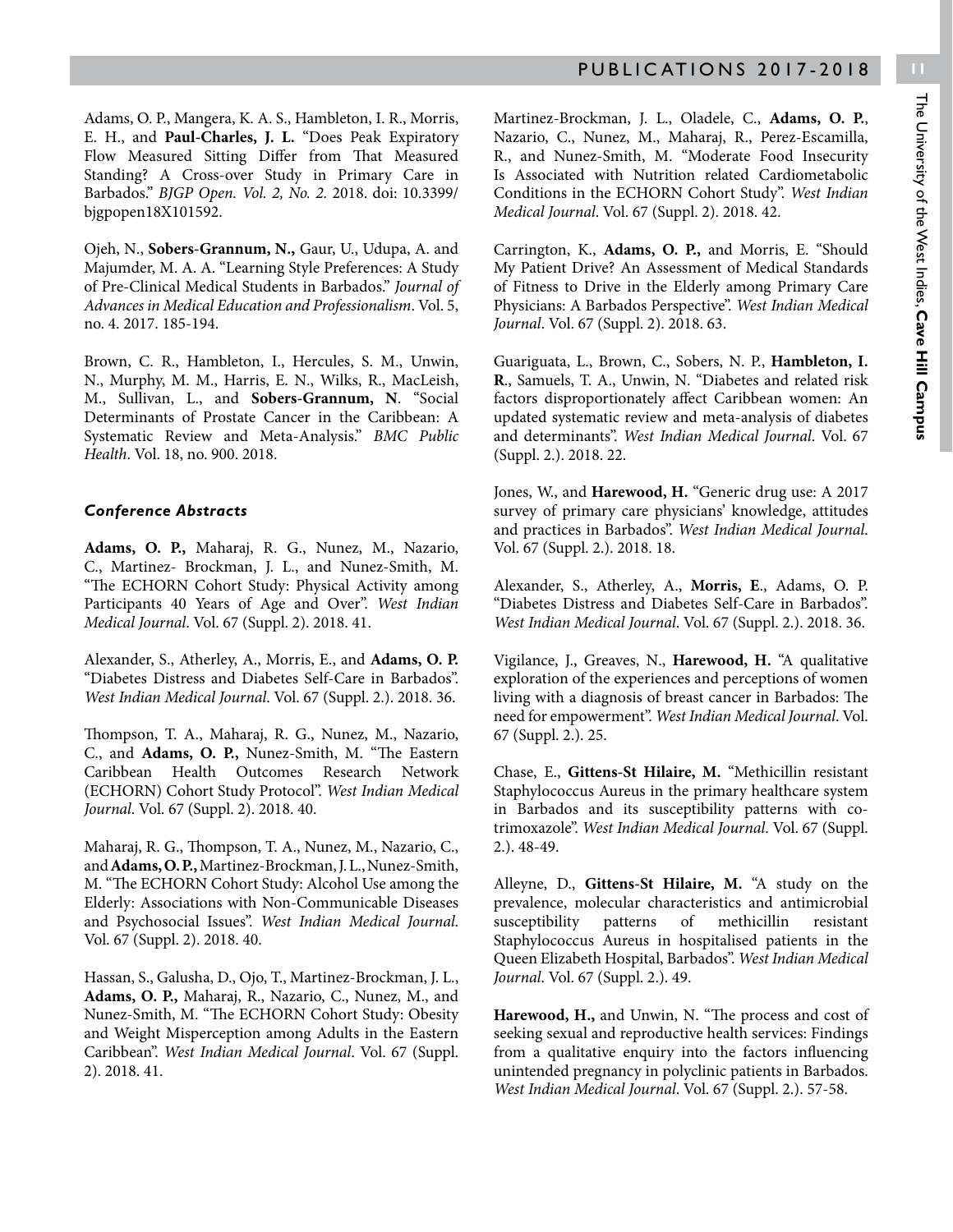Sealy, R., and **Murphy, M. M.** "A qualitative study of the knowledge, attitudes and behaviour of Barbadians towards lifestyle modification in the treatment of hypertension in a private clinic in Barbados". *West Indian Medical Journal*. Vol. 67 (Suppl. 2.). 70.

Greaves, N. S., Pooransingh, S., Samuels, T. A., and **Murphy, M. M.** "HIV and Type 2 diabetes: A qualitative exploration of the burden of care experienced and perceived by persons living with multiple comorbidities in Barbados and Trinidad and Tobago". *West Indian Medical Journal*. Vol. 67 (Suppl. 2.). 38.

Guariguata, L., Brown, C., Sobers, N. P., Hambleton, I. R., **Samuels, T. A.**, Unwin, N. "Diabetes and related risk factors disproportionately affect Caribbean women: An updated systematic review and meta-analysis of diabetes and determinants". *West Indian Medical Journal*. Vol. 67 (Suppl. 2.). 2018. 22.

Guariguata, L., Brown, C., **Sobers, N. P.**, Hambleton, I. R., Samuels, T. A., Unwin, N. "Diabetes and related risk factors disproportionately affect Caribbean women: An updated systematic review and meta-analysis of diabetes and determinants". *West Indian Medical Journal*. Vol. 67 (Suppl. 2.). 2018. 22.

**Sobers, N. P.,** Bishop, L., Lewis, K., Critchley, J. C., Samuels, T. A., and Unwin, N. "Disparities in hypertension in populations living in the Caribbean: A systematic review and meta-analysis". *West Indian Medical Journal*. Vol. 67 (Suppl. 2.). 48.

**Sobers, N. P.**, Hambleton, I., Critchley, J. A., Samuels, T. A., and Unwin, N. "Disparities in trends in pre-mature adult mortality from coronary heart disease and stroke in ten countries of the Caribbean Community 1991 to 2012". *West Indian Medical Journal*. Vol. 67 (Suppl. 2.). 35.

Souleymanov, R., Brennan, D. J., **George, C.,** Utama, R., Ceranto, A. "Experiences of Racism, Sexual Objectification and Alcohol Use among Gay and Bisexual Men of Colour." *Ethnicity Health*. 2018. 1-17. doi: 10.1080/13557858.2018.1439895.

#### *Journalism*

Branch N and **Best D.** "A Missed Diagnosis of Ectopic Pregnancy." *BAMP Bulletin. No.* 192. 2017. 27-28.

**Grosvenor, D.** "Newsflash: Glaucoma Is a Chronic Non-Communicable Disease!" *The Nation Newspaper*. March 15, 2018.

# **GEORGE ALLEYNE: CHRONIC DISEASE RESEARCH CENTRE**

#### *Refereed Book Chapter*

Elewonibi, B. R., Pooransingh, S., Greaves, N., Skall, L., BeLue, R., Oni,T., Murphy, M., and **Samuels, T.** "Provider Workload and Multiple Morbidities in the Caribbean and South Africa." Winchester M., Knapp C., BeLue, R. *Global Health Collaboration*. Springer Briefs in Public Health. M. Winchester, C. Knapp and R. BeLue, eds. Springer Nature: Cham, Switzerland. Springer. doi: 10.1007/978-3-319- 77685-9\_5. ISBN: 978-3-319-77685-9.

#### *Refereed Journals Articles*

**Brown, C. R.,** Hambleton, I., Hercules, S. M., Unwin, N., Murphy, M. M., Harris, E. N., Wilks, R., MacLeish, M., Sullivan, L. and Sobers-Grannum, N. "Social Determinants of Prostate Cancer in the Caribbean: A Systematic Review and Meta-Analysis." *BMC Public Health*. Vol. 18, no. 900. 2018.

Landis, R.C., Quimby, K.R. and **Greenidge, A. R.** "M1/ M2 macrophages in diabetic nephropathy: Nrf2/HO-1 as therapeutic targets." *Current Pharmaceutical Design*. Vol. 24, no. 20. 2018. 2241-2249. doi: 10.2174/138161282466 6180716163845.

Serjeant, G. R., Serjeant, B. E., **Hambleton, I. R.,** Oakley, M., Thein, S. L. and Clark, B. "A Plea for the Newborn Diagnosis of Hb S-Hereditary Persistence of Fetal Hemoglobin." *Hemoglobin*. Vol. 41, no. 3. 2017. 216-217. doi: 10.1080/03630269.2017.1360336.

Serjeant, G. R., Chin, N., Asnani, M. R., Serjeant, B. E., Mason, K. P., **Hambleton, I. R.,** and Knight-Madden, J. M. "Causes of death and early life determinants of survival in homozygous sickle cell disease: The Jamaican cohort study from birth". *PLoS One*. Vol. 13, no. 3. 2018. e0192710. doi: 10.1371/journal.pone.0192710.

NCD Risk Factor Collaboration (NCD-RisC). (**Hambleton I. R.**, member of NCD-RisC group). "Contributions of mean and shape of blood pressure distribution to worldwide trends and variations in raised blood pressure: a pooled analysis of 1018 population-based measurement studies with 88.6 million participants." *International Journal of Epidemiology*. Vol. 47, no. 3. 2018. 872-883. doi: 10.1093/ije/dyy016.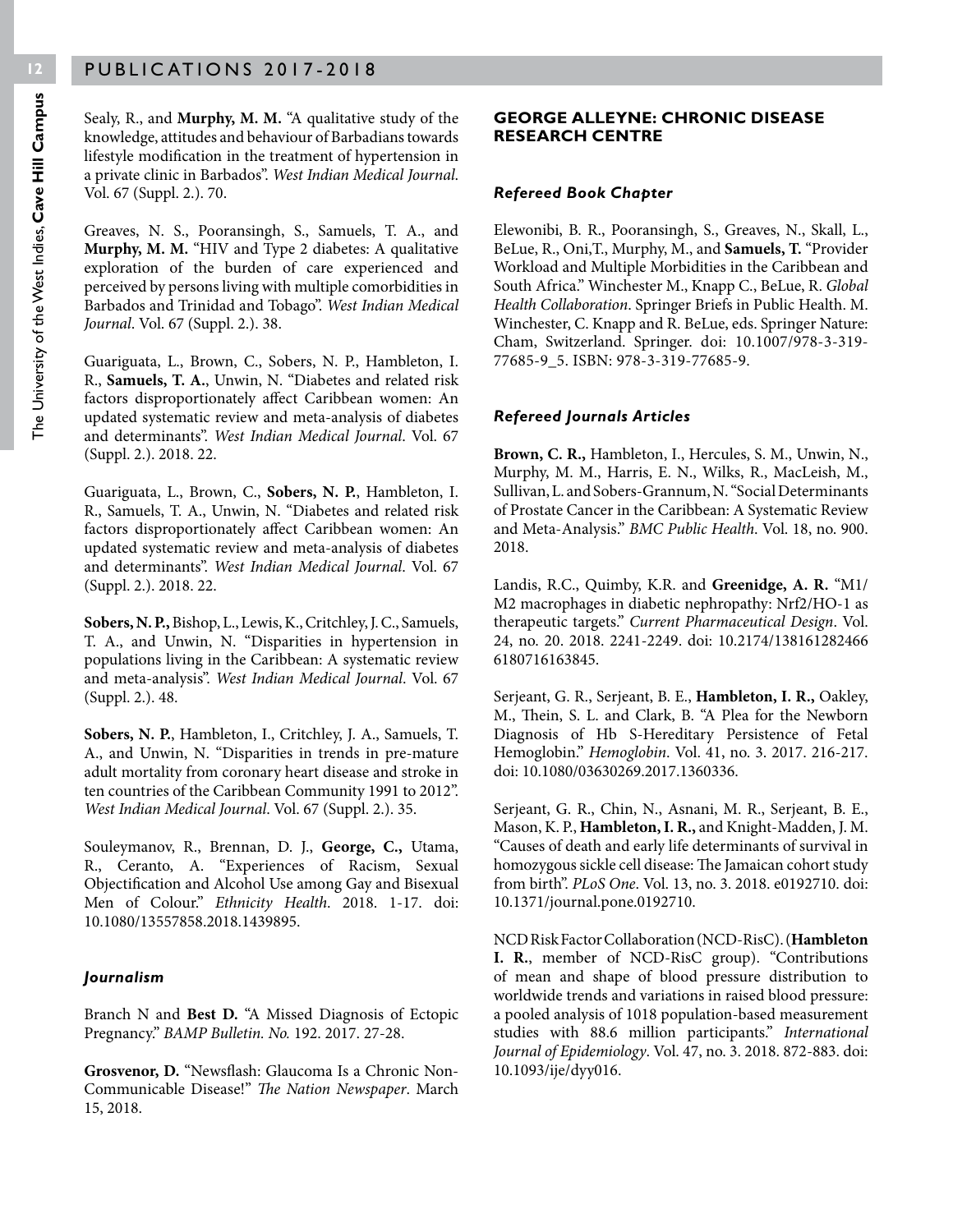Harewood-Marshall, A. S., Craig, L. S., Martelly, T. P., Corbin, D. O. C., Maul, L., McIntosh-Clarke, D., Blackman, T., George, K. S., Hennis, A. J. M., **Hambleton, I. R.** and Rose, A. M. C. "Managing acute ischaemic stroke in a small island developing state: meeting the guidelines in Barbados." *BMC Public Health*. Vol. 18, no. 1. 2018. 648. doi: 10.1186/s12889-018-5565-8.

Brown, C. R., **Hambleton, I.,** Hercules, S. M., Unwin, N., Murphy, M. M., Harris, E. N., Wilks, R., MacLeish, M., Sullivan, L. and Sobers-Grannum, N. "Social Determinants of Prostate Cancer in the Caribbean: A Systematic Review and Meta-Analysis." *BMC Public Health*. Vol. 18, no. 900. 2018.

Ward, J. M., Schmalenberg. K., Antonishyn, N. A., **Hambleton, I. R.,** Blackman, E. L., Levett, P. N., and Gittens-St Hilaire, M. V. "Human papillomavirus genotype distribution in cervical samples among vaccine naïve Barbados women." *Cancer Causes Control*. Vol. 28, no. 11. 2017. 1323-1332. doi: 10.1007/s10552-017-0959-y.

NCD Risk Factor Collaboration (NCD-RisC). (**Hambleton, I. R.** and Howitt, C., members of NCD-RisC group). "Worldwide trends in body-mass index, underweight, overweight, and obesity from 1975 to 2016: a pooled analysis of 2416 population-based measurement studies in 128·9 million children, adolescents, and adults." *Lancet*. Vol. 390, no. 10113. 2017. 2627-2642. pii: S0140- 6736(17)32129-3. doi: 10.1016/S0140-6736(17)32129-3.

NCD Risk Factor Collaboration (NCD-RisC). (Hambleton, I. R. and **Howitt, C.,** members of NCD-RisC group). "Worldwide trends in body-mass index, underweight, overweight, and obesity from 1975 to 2016: a pooled analysis of 2416 population-based measurement studies in 128·9 million children, adolescents, and adults." *Lancet*. Vol. 390, no. 10113. 2017. 2627-2642. pii: S0140- 6736(17)32129-3. doi: 10.1016/S0140-6736(17)32129-3.

Harewood-Marshall, A. S., Craig, L. S., **Martelly, T. P.,** Corbin, D. O. C., Maul, L., McIntosh-Clarke, D., Blackman, T., George, K. S., Hennis, A. J. M., Hambleton, I. R., Rose, A. M. C. "Managing acute ischaemic stroke in a small island developing state: meeting the guidelines in Barbados." *BMC Public Health*. Vol. 18, no. 1. 2018. 648. doi: 10.1186/s12889-018-5565-8.

Landis, R.C., **Quimby, K. R.** and Greenidge, A.R. "M1/ M2 macrophages in diabetic nephropathy: Nrf2/HO-1 as therapeutic targets*." Current Pharmaceutical Design*. Vol. 24, no. 20. 2018. 2241-2249. doi: 10.2174/138161282466 6180716163845.

Landis, R., Abayomi, E., Bain. B., Greene, E., Janossy, G., Joseph, P., Kerrigan, D., McCoy, J., Nunez, C., O'Gorman, M., Pastoors, A., Parekh, B., **Quimby, K.,** Quinn, T., Robertson, K., Thomas, R., van Gorp, E., Vermund, S. and Wilson, V. "Shifting the HIV Paradigm from Care to Cure: Proceedings from the Caribbean Expert Summit in Barbados, August 2017." *AIDS Research and Human Retroviruses.* Vol. 34, no. 7. 2018 doi: 10.1089/ AID.2017.0310.

Harewood-Marshall, A. S., Craig, L. S., Martelly, T. P., Corbin, D. O. C., Maul, L., McIntosh-Clarke, D., Blackman, T., George, K. S., Hennis, A. J. M., Hambleton, I. R. and **Rose, A. M. C.** "Managing acute ischaemic stroke in a small island developing state: meeting the guidelines in Barbados." *BMC Public Health*. Vol. 18, no. 1. 2018. 648. doi: 10.1186/s12889-018-5565-8.

# *Technical Reports*

Rose, A. M. C., **Campbell, J. M.** ,Forde, S. A., Hambleton, I., Greaves, N. and Prussia, P. *Cancer in Barbados-Annual report of the BNR-Cancer 2013*. The George Alleyne Chronic Disease Research Centre, The University of the West Indies : Barbados. February 2018.

Rose, A. M. C., Campbell, J. M. ,**Forde, S. A.,** Hambleton, I., Greaves, N. and Prussia, P. *Cancer in Barbados-Annual report of the BNR-Cancer 2013*. The George Alleyne Chronic Disease Research Centre, The University of the West Indies : Barbados. February 2018.

**Greaves N. S.** and Harewood H. C. *Cancer Awareness Realities and Experiences (CARE)-Breast Project Barbados.* (Funded by the Healthy Caribbean Coalition). Faculty of Medical Sciences, The University of the West Indies, Cave Hill Campus, St Michael, Barbados. January, 2018.

Rose, A. M. C., Campbell, J. M. , Forde, S. A., Hambleton, I., **Greaves, N.** and Prussia, P. *Cancer in Barbados-Annual report of the BNR-Cancer 2013*. The George Alleyne Chronic Disease Research Centre, The University of the West Indies : Barbados. February 2018.

Samuels, T. A., **Guariguata, L.**, Rose A. M. and Alleyne G. "Confronting the Epidemic of Non-communicable diseases in the Commonwealth – Report for the Commonwealth Health Ministers Meeting 2018".

Rose, A. M. C., Campbell, J. M. , Forde, S. A., **Hambleton, I.**, Greaves, N. and Prussia, P. *Cancer in Barbados-Annual report of the BNR-Cancer 2013*. The George Alleyne Chronic Disease Research Centre, The University of the West Indies: Barbados. February 2018.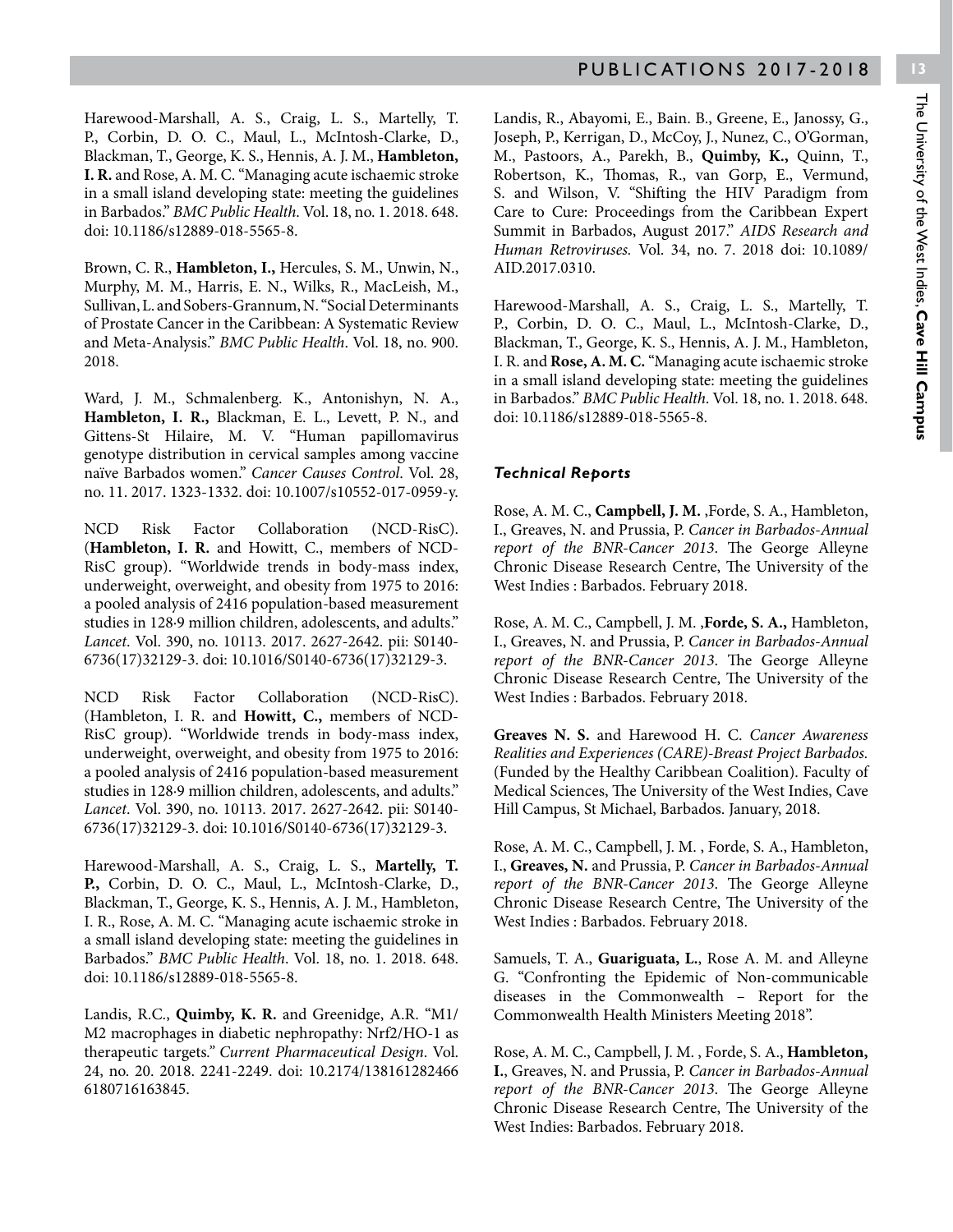International Diabetes Federation. (**I. Hambleton**, Atlas Committee Member). *IDF Diabetes Atlas*. 8th edn. International Diabetes Federation: Brussels, Belgium. October 2017. http://www.idf.org/diabetesatlas.

Gittens, C., Gittens, M., Hoyte, N., **Hambleton, I. R.,** Jeyasselan and S. M. *Team Driven: Why Did You Stop? Using Virtual Patients to Reduce Nonadherence of Diabetic Patients to Healthy Lifestyle Habits*. Submission to IBM Watson AI X-Prize. https://ai.xprize.org/. September 2017.

**Rose, A. M. C.,** Campbell, J. M., Forde, S. A., Hambleton, I., Greaves, N. and Prussia, P. *Cancer in Barbados-Annual report of the BNR-Cancer 2013*. The George Alleyne Chronic Disease Research Centre, The University of the West Indies : Barbados. February 2018.

Samuels T. A., Guariguata, L., **Rose A. M.** and Alleyne G. "Confronting the Epidemic of Non-communicable diseases in the Commonwealth – Report for the Commonwealth Health Ministers Meeting 2018". (Unpublished).

**Samuels T.A.**, Guariguata, L., Rose A. M. and Alleyne G. "Confronting the Epidemic of Non-communicable diseases in the Commonwealth – Report for the Commonwealth Health Ministers Meeting 2018". (Unpublished).

# *Abstracts and Posters*

Vigilance, J., **Greaves, N.** and Harewood, H. A. qualitative exploration of the experiences and perceptions of women living with a diagnosis of breast cancer in Barbados: The need for empowerment. *West Indian Medical Journal*. Vol. 67, Supplement 2. 2018 25. (Oral presentation at 63rd CARPHA Regional Conference, St Kitts, Jun 2018). http://conference.carpha.org/Portals/0/Documents/ CARPHA%202018%20WIMJ%20Supplement.pdf

**Greaves, N. S.,** Pooransingh, S., Samuels, T. A. and Murphy, M. M. "HIV and Type 2 diabetes: A qualitative exploration of the burden of care experienced and perceived by persons living with multiple co-morbidities in Barbados and Trinidad and Tobago." *West Indian Medical Journal.* Vol. 67, Supplement 2. 2018. 38. (Oral presentation at 63rd CARPHA Regional Conference, St. Kitts, Jun 2018). http://conference.carpha.org/Portals/0/Documents/ CARPHA%202018%20 WIMJ%20Supplement.pdf

Gittens S, and **Greaves N.** "A qualitative study exploring the determinants of adherence to hypertensive treatments amongst males accessing public primary care in Barbados: The limited role of Fear". *West Indian Medical Journal*. Vol. 67, Supplement 2. 2018. 25. (Poster presentation at 63rd CARPHA Regional Conference, St Kitts, Jun 2018). http://conference.carpha.org/Portals/0/Documents/ CARPHA%202018%20WIMJ%20SupplemenS.pdf.

Sobers, N. P., **Hambleton, I.,** Critchley, J. A., Samuels, T. A. and Unwin, N. Disparities in trends in pre-mature adult mortality from coronary heart disease and stroke in ten countries of the Caribbean Community 1991 to 2012. *West Indian Medical Journal*. Vol. 67, Supplement 2. 2018. 35. (Oral presentation at 63rd CARPHA Regional Conference, St. Kitts, Jun 2018).

Sobers, N. P., Bishop, L., Lewis, K., Critchley, J. C., **Samuels, T. A.** and Unwin, N. "Disparities in hypertension in populations living in the Caribbean: A systematic review and meta-analysis." *West Indian Medical Journal.* Vol. 67, Supplement 2. 2018. 48.

Sobers, N. P., Hambleton, I., Critchley, J. A., **Samuels, T. A.,** and Unwin, N. "Disparities in trends in pre-mature adult mortality from coronary heart disease and stroke in ten countries of the Caribbean Community 1991 to 2012." *West Indian Medical Journal*. Vol. 67, Supplement 2. 2018. 35. (Oral presentation at 63rd CARPHA Regional Conference, St. Kitts, Jun 2018).

Greaves, N. S., Pooransingh, S., **Samuels, T. A.** and Murphy, M. M. "HIV and Type 2 diabetes: A qualitative exploration of the burden of care experienced and perceived by persons living with multiple co-morbidities in Barbados and Trinidad and Tobago." *West Indian Medical Journal.* Vol. 67, Supplement 2. 2018. 38. (Oral presentation at 63rd CARPHA Regional Conference, St. Kitts, Jun 2018). *http:// conferencecarpha.org/Portals/0/Documents/CARPHA%20 2018% 20WIMJ%20SupplemenS.pdf*.

#### *Journalism*

**Greaves, N.,** and Phillips, E. A. "Advancing Palliative Care and End-of-Life Research through the use of a qualitative methodology." *Barbados Association of Medical Practitioners Bulletin*. No. 192. 2017. 13-15. http://www. bamp.org.bb/publications/Bamp%20eMag%20Aug-Sept%202017.pdf.

Phillips, A. and **Greaves, N. S.** "Positioning injuries as a Public Health Priority in the Caribbean." *Barbados Association of Medical Practitioners Bulletin*. No. 193. 2018. 6-8. http://www.bamp.org.bb/images/stories/bamp%20 emagazine%20feb-mar%202018.pdf.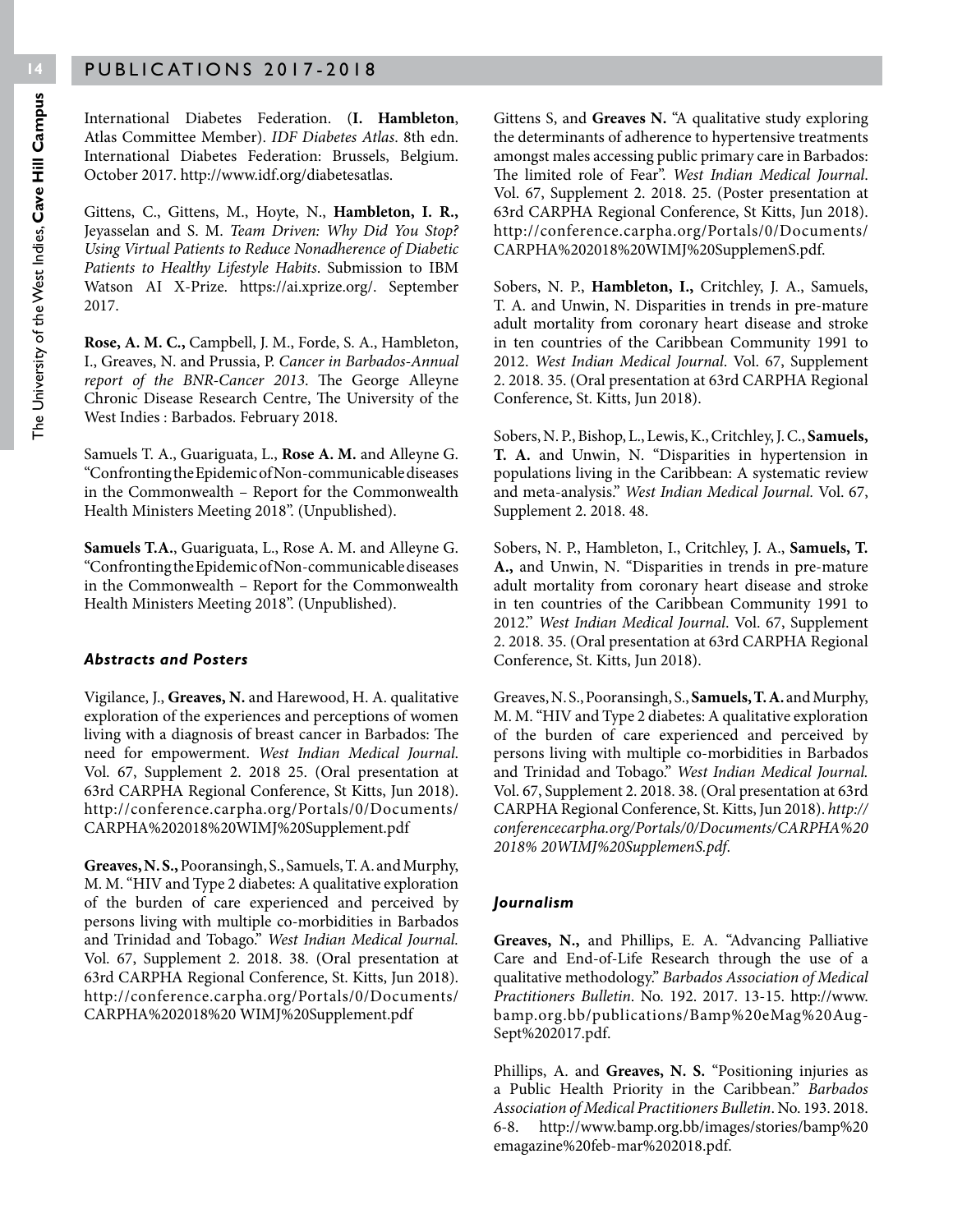# FACULTY OF SCIENCE AND TECHNOLOGY

# **DEPARTMENT OF BIOLOGICAL AND CHEMICAL SCIENCES**

# *Book chapters*

**Badenock, J.C.** "Three-Membered Ring Systems." *Progress in Heterocyclic Chemistry*. G.W. Gribble and J.A. Joule, eds. Elsevier: New York. Vol. 29. 2018. 65-113.

**Mohapatra, B.R.** "An insight into the prevalence and enzymatic abatement of urethane in fermented beverages." *Microbial Biotechnology: Application in Food and Pharmacology, Volume 2.* J. K. Patra, ed. Springer-Verlag: New York, USA. 153-170. ISBN 978-981-10-7140-9

# *Refereed Journals Articles*

**Austin, S.,** Tavakoli, M., Pfeiffer, C., Seifert, J., Mattarei, A., De Stefani, D., Zoratti, M. and Nowikovsky, K. "LETM1-Mediated K+ and Na+ Homeostasis Regulates Mitochondrial Ca2+ Efflux." *Frontier in Physiology.* Vol. 8, no. 839. 2017.

**Badenock, Jeanese C.,** Fraser, H. L. and Gribble, G. W. "A new approach to the pyrrolo[3,4-b]indole ring system." *Arkivoc*. Vol. v. 2018. 140-149.

Green, Ilene L., Jordan, J. J. and **Badenock, J. C.** "A formal approach to the cyanobacterial sunscreen indole, prenostodione." *Arkivoc*. Vol. iv. 2018. 184-195.

**Carrington, C.M.S.**, Edwards, R. D. and Krupnick, G. A. "Assessment of the distribution of seed plants endemic to the Lesser Antilles in terms of habitat, elevation, and conservation status." *Caribbean Naturalist Special Issue*. 2018. Vol. 2. 30-47.

Reed, E.T., Kardynal, K. J., **Horrocks, J. A.** and Hobson, K. A. "Shorebird hunting in Barbados: Using stable isotopes to link the harvest at a migratory stopover site with sources of production." *The Condor: Ornithological Applications*. Vol. 120, no. 2. 2018. 357-370. doi: 10.1650/ CONDOR-17-127.1

**McDowell, S. A. C.** "Significant cooperative effects in model FLi…CH3X…F–  $(X = Cl, Br, H)$  and FLi…Kr… F− complexes." *Chemical Physics Letters.* Vol. 708. 2018. 17-20. doi: 10.1016/j.cplett.2018.07.059.

**McDowell, S. A. C.** "The effect of anions on noncovalent interactions in model clusters of chalcogen-containing (CH3)2X (X = O, S, Se) molecules." *Physical Chemistry Chemical Physics*. Vol. 20. 2018. 18420-18428. doi: 10.1039/C8CP03641A.

**McDowell, S. A. C.** and Buckingham, A. D. "A computational study of chalcogen-containing H2X… YF and  $(CH3)2X...$  YF  $(X = 0, S, Se; Y = F, Cl, H)$  and pnicogen-containing H3X ...YF and (CH3)3X ...YF (X′ = N, P, As) complexes." *ChemPhysChem*. Vol. 19, no. 14. 2018. 1756-1765. doi: 10.1002/cphc.201800179.

Wei, Y., Li, Q., Yang, X. and **McDowell, S. A. C.** "Intramolecular Si···O tetrel bonding: tuning of substituents and cooperativity." *ChemistrySelect.* Vol. 2, no. 34. 2017. 11104-11112. doi: 10.1002/slct.201702280.

**Mohapatra, B. R.** "Biocatalytic efficacy of immobilized cells of Chryseobacterium sp. Alg-SU10 for concomitant hydrolysis of urethane and urea." *Biocatalysis and Biotransformation.* Vol. 36, no. 4. 2018. 307-315.

Roachford, O.E., Nelson K. E. and **Mohapatra, B. R.** "Comparative genomics of four Mycoplasma species of the human urogenital tract: analysis of their core genomes and virulence genes." *International Journal of Medical Microbiology*. Vol. 307, no. 8. 2017. 508-520.

Holder, N., **Mota-Meira, M.**, Born, J. and Sutrina, S. L. "New Small Scale Bioreactor System for the Determination of the Biochemical Methane Potential." *Waste and Biomass Valorization*. 2017. 1-8. doi: 10.1007/s12649-017-0119-3.

Vallès H. and **Oxenford, H. A**. 2018. "Simple familylevel parrotfish indicators are robust to survey method." *Ecological Indicators.* Vol. 85. 244-252. *doi: 10.1016/j. ecolind.2017.10.013.*

Ahmadia, G.E.D., Andradi-Brown, D., Barnes, M., Estradivari, Gill, D., Glew, L., Gress, E., Gurney. G., Horigue, V., Jakub, R., Mangubhai, S., **Vallès, H.** and Wenger, A. 2018. "Recruit fresh talent for coral reefs." *Nature.* Vol. 557, no. 492. doi: 10.1038/d41586-018- 05221-x.

**Vallès H.** and Oxenford, H. A. "Simple family-level parrotfish indicators are robust to survey method." *Ecological Indicators.* Vol. 85. 2018. 244-252. *doi: 10.1016/j. ecolind.2017.10.013*.

**Vallès, H.** "Parrotfish recruitment revisited: a key role for sea surface currents." *Environmental Biology of Fishes.* Vol. 100, no. 12. 2017. 1649 - 1657. doi: 10.1007/s10641-017- 0673-3.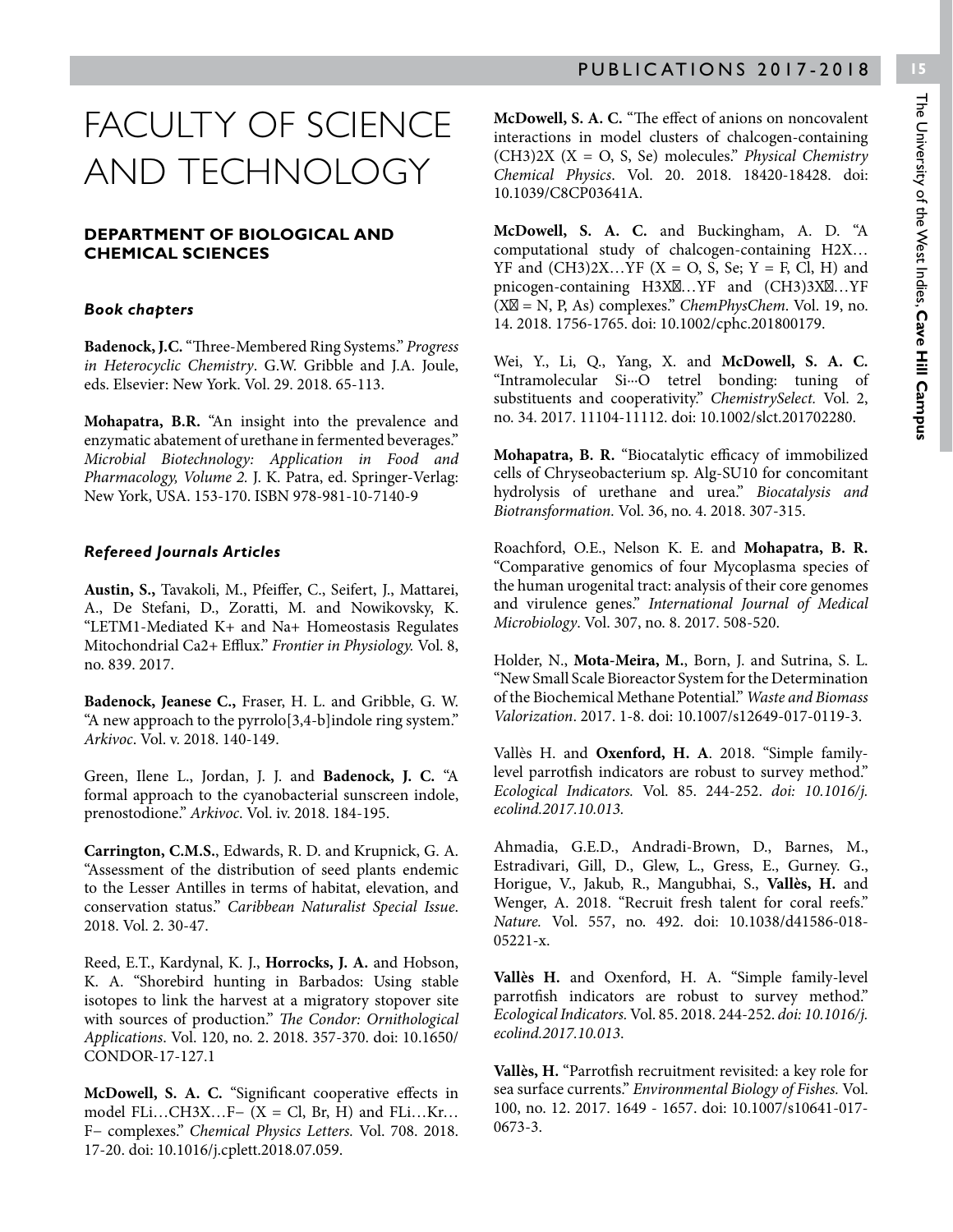Ndangili, P. M., Masikini, M., Feleni, U., Douman, S., Tovide, O., **Williams, A.**, Baker, P. and Iwuoha, E. I. 2017. "Gallium-induced perturbation of zinc selenide quantum dots electronics." *ChemistrySelect*. Vol. 2, no. 24. 2017. 7054 -7062.

Delmas, L.C., Payne, N. A., F. Julien, F. and **Williams,**  A. R. 2017. "Modular construction of pyrido<sup>[24]</sup>crown-8-based templates in the self-assembly of cross-Linked [n]catenanes." *Tetrahedron Letters.* Vol. 58, no. 33. 2017. 3226-3229. doi: 10.1016/j.tetlet.2017.07.006.

# *Technical Reports*

Barrow, C. and **Horrocks, J. A.** 2017. *Survey of Sea Turtle Nesting Activity on Sam Lord's Castle North and South beaches (June 4 – September 30, 2017)*. Report to the Barbados Tourism Investment Inc.

# **DEPARTMENT OF COMPUTER SCIENCE, MATHEMATICS AND PHYSICS**

#### *Conference Proceedings*

**Sodha, J**., "Rotating Signal Point Shape Code." *Intelligent Computing - Proceedings of the 2018 Computing Conference - Volume 2.* 876-880.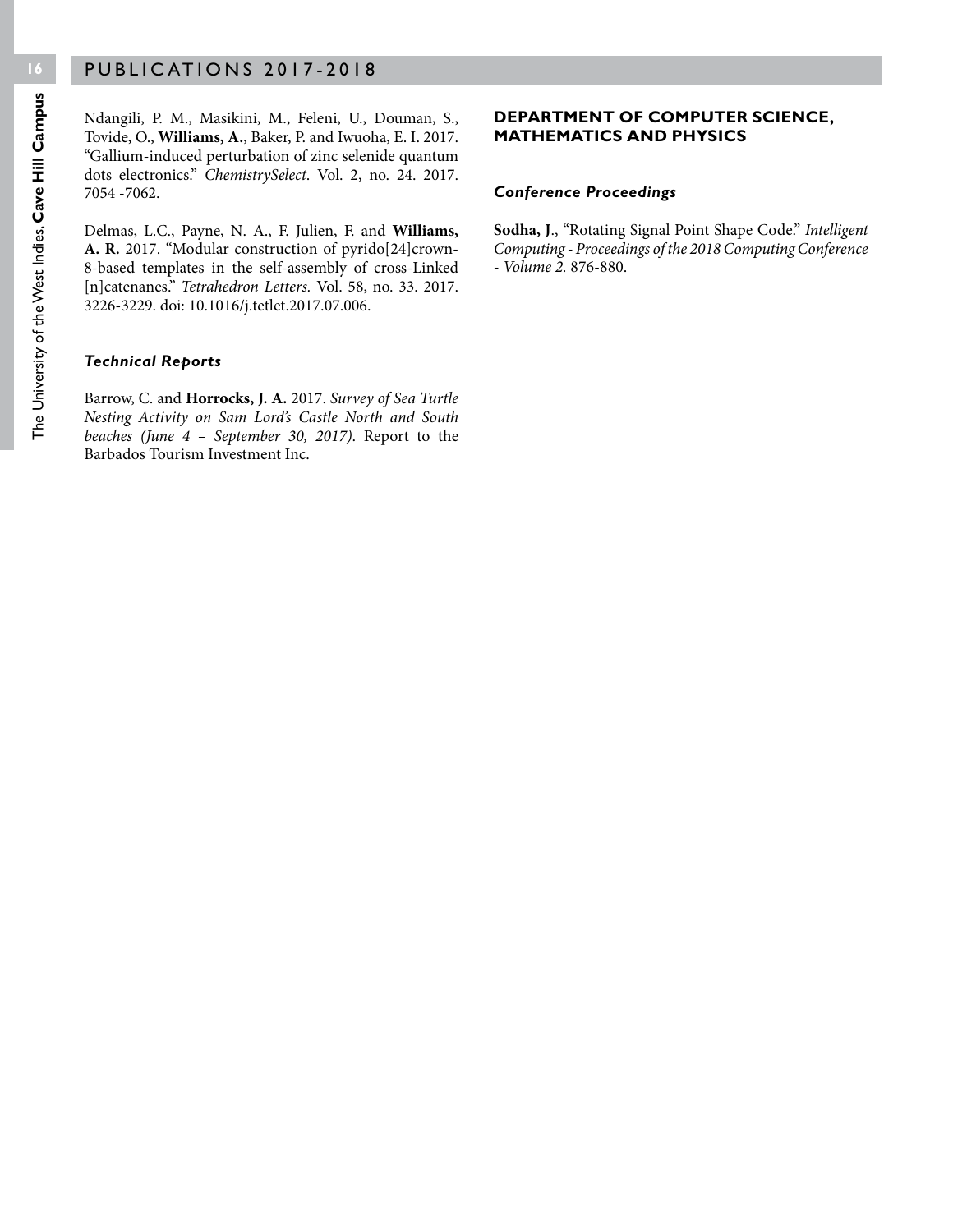# **CENTRE FOR RESOURCE MANAGEMENT AND ENVIRONMENTAL STUDIES (CERMES)**

# *Refereed Book Chapters*

**Cumberbatch J.,** Nurse, L. and Francis, K. "Policy, Practice and Science: Perspectives on Climate Change and Tourism in Barbados – Conflict or Congruence?" *Global Climate Change and Coastal Tourism: Recognising Problems, Managing Solutions and Future Expectations*. A. Jones and M. Phillips, eds. CAB International: United Kingdom. 2018. 159-169.

Trotman, A., **Joyette**, **A. R.**, Van Meerbeeck, C., Mahon, R., Cave, N., Cox, S. and Farrell, D. "Drought Risk Management in the Caribbean – Early Warning Information and Other Risk Reduction Considerations." *Drought and Water Crises: Integrating Science, Management, and Policy*. 2nd ed. D. Wilhite and R. S. Pulwarty, eds. CRC Press: Boca Raton. 2018. 431-450.

Turner, R. A., Gill, D. A., Fitzsimmons, C., Forster, J., **Mahon, R.,** Peterson, A. and Stead, S. "Supporting Enhancement of Stewardship in Small-Scale Fisheries: Perceptions of Governance among Caribbean Coral Reef Fishers." *Viability and Sustainability of Small-Scale Fisheries in Latin America and the Caribbean*. MARE Publication Series 19. S. Salas, M. J. Barragán-Paladines and R. Chuenpagdee, eds., Springer Nature: Amsterdam. 2018. 473-494.

**McConney, P**., Phillips, T., Nembhard, N. and Lay, M. "Caribbean Fisherfolk Engage the Small-Scale Fisheries Guidelines." *The Small-Scale Fisheries Guidelines: Global Implementation.* MARE Publication Series 14. S. Jentoft, R. Chuenpagdee, M. Barragán-Paladines and N. Franz, eds. Springer Nature: Cham, Switzerland. 2017. 451-472.

Edwards, P., Pena, M., Pereira Medeiros, R., **McConney, P.** "Socioeconomic Monitoring for Sustainable Small-Scale Fisheries: Lessons from Brazil, Jamaica, and St. Vincent and the Grenadines." *Viability and Sustainability of Small-Scale Fisheries in Latin America and The Caribbean***.** S. Salas, M. J. Barragán-Paladines and R. Chuenpagdee, eds. MARE Publication Series, Vol. 19. Springer: Amsterdam. 2018. 267-293.

Cumberbatch J., **Nurse, L.** and Francis, K. "Policy, Practice and Science: Perspectives on Climate Change and Tourism in Barbados – Conflict or Congruence?" *Global Climate Change and Coastal Tourism: Recognising Problems, Managing Solutions and Future Expectations.* A. Jones and M. Phillips, eds. CAB International: United Kingdom. 2018. 159-169.

**Oxenford, H. A**. and Monnereau, I. "Climate Change Impacts, Vulnerabilities and Adaptations: Western Central Atlantic Marine Fisheries." *Impacts of Climate Change on Fisheries and Aquaculture: Synthesis of Current Knowledge, Adaptation and Mitigation Options.* M. Barange, T. Bahri, M. Beveridge, K. Cochrane, S. Funge-Smith, and F. Poulain, eds. FAO: Rome. 2018. 185-206.

Gill, D. A., **Oxenford, H. A.** and Schuhmann, P. W. "Values Associated with Reef-related Fishing in the Caribbean - A Comparative Study of St Kitts and Nevis, Honduras and Barbados." *Viability and Sustainability of Small-scale Fisheries in Latin America and the Caribbean.* S. Salas, M. J. Barragán-Paladines and R. Chuenpagdee, eds. MARE Publication Series, Vol. 19. Springer: Amsterdam. 2018. 295-328.

Edwards, P., **Pena, M.,** Pereira Medeiros, R., McConney, P. "Socioeconomic Monitoring for Sustainable Small-Scale Fisheries: Lessons from Brazil, Jamaica, and St. Vincent and the Grenadines." *Viability and Sustainability of Small-Scale Fisheries in Latin America and The Caribbean***.** S. Salas, M. J. Barragán-Paladines and R. Chuenpagdee, eds. MARE Publication Series, Vol. 19. Springer: Amsterdam. 2018. 267-293.

# *Refereed Journal Articles*

Gohar, A. and **Cashman, A.** "Exploring the Economic Impacts of Adapting Abstraction Policies in Response to Climate Change and Variability: Application for Small Island Developing States (SIDS)." *Climate and Development. Vol. 10, no. 8. 2017*. doi: 10.1080/17565529.2017.1410083. Article ID: TCLD 1410083.

**Cashman, A.** "An Overview of the Challenges facing IWRM in the Caribbean." *Global Water Forum*. 2018. http:// www.globalwaterforum.org/2018/02/11/an-overview-ofthe-challenges-facing-iwrm-in-the-caribbean/.

Gohar, A. and **Cashman, A**. "The Economic Value of Groundwater Irrigation for Food Security under Climate Change: Implication of Representative Concentration Pathway Climate Scenarios." *Journal of Water Resources Management*. Vol. 32, no. 12. 2018. 3903-3918. doi:10.1007/ s11269-018-2026-1.

Banerjee O., Boyle, K., Rogers, C., **Cumberbatch, J.**, Kanninen, B., Lemay, M., Schling, M. "Estimating Benefits of Investing in Resilience of Coastal Infrastructure in Small Island Developing States: An Application to Barbados." *Marine Policy.* Vol. 90. 2018. 78-87. doi: 10.1016/j.marpol.2018.01.004.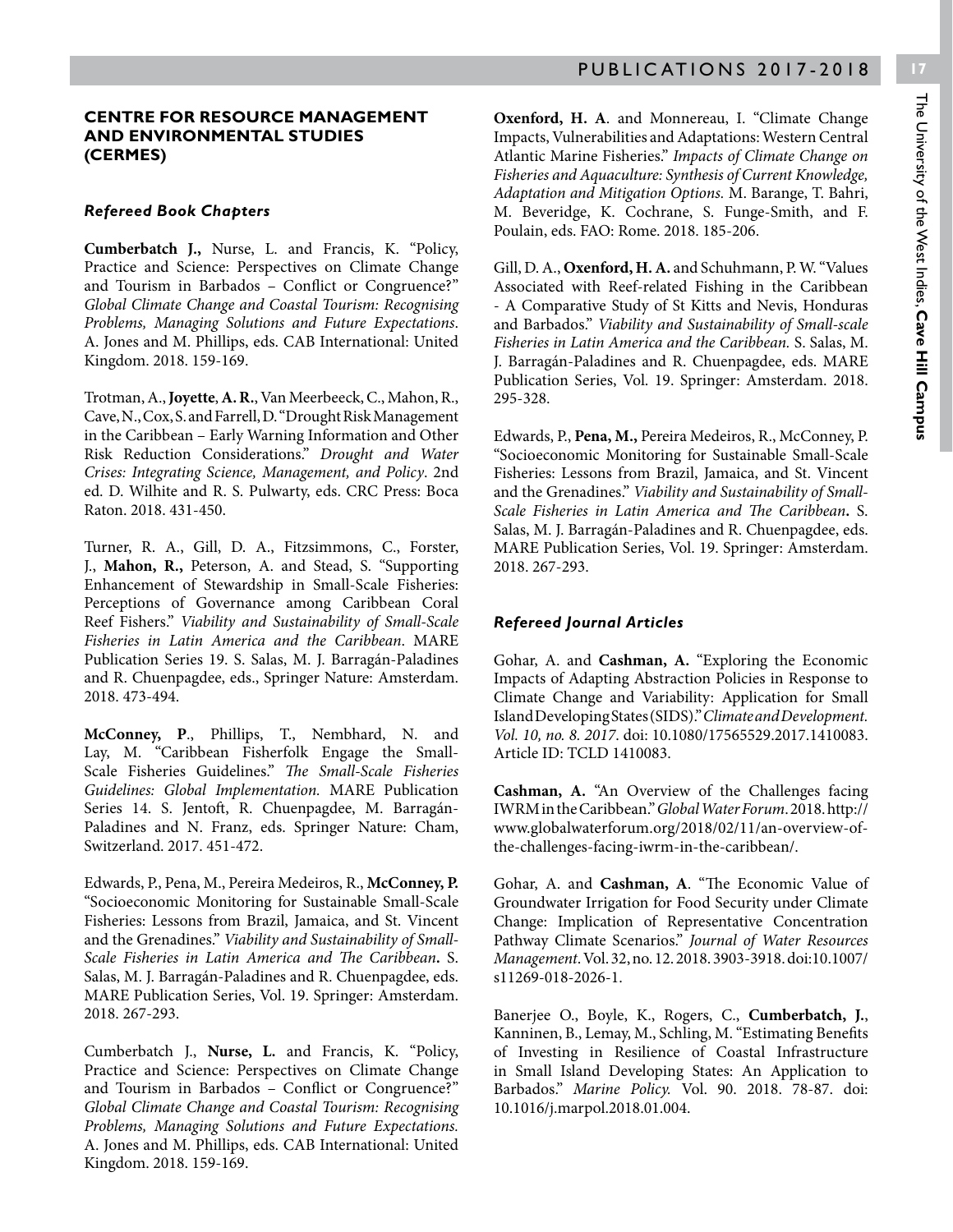Forster, J., Turner, R. A., Fitzsimmons, C., Peterson, A. M., **Mahon, R.**, Stead, S. M. "Evidence of a Common Understanding of Proximate and Distal Drivers of Reef Health." *Marine Policy*. Vol. 84. 2017. 263-272.

Turner, R.A., Forster, J., Fitzsimmons, C., Gill, D., **Mahon, R.,** Peterson, A., Stead, S. "Social Fit of Coral Reef Governance Varies among Individuals." *Conservation Letters*. 2017. doi: 10.1111/conl.12422.

Mascia, M. B., Fox, H. E., Glew, L., Ahmadia, G. N., Agrawal, A. Barnes, M., Basurto, X., Craigie, I., Darling, E., Geldmann, J., Gill, D., Holst Rice, S., Jensen, O. P., Lester, S. E., **McConney, P.,** Mumby, P. J., Nenadovic, M., Parks, J. E., Pomeroy, R. S. and White, A. T. "A Novel Framework for Analyzing Conservation Impacts: Evaluation, Theory, and Marine Protected Areas." *Annals of the New York Academy of Sciences*. Vol. 1399, No. 1. 93 - 115. 2017. doi: 10.1111/nyas.13428.

**McConney, P.**, Simmons, B., Nicholls, V. and Medeiros, R. P. "Building the Barbados National Union of Fisherfolk Organisations." *Maritime Studies*. Vol. 16, no. 19. 2017. doi: 10.1186/s40152-017-0073-5.

Jentoft, S., Bavinck, M., Alonso-Población, E., Child, A., Diegues, A., Kalikoski, D., Kurien, J., **McConney, P.,** Onyango, P., Siar, S. and Rivera, V. S. "Working together in Small-scale Fisheries: Harnessing Collective Action for Poverty Eradication." *Maritime Studies*. Vol. 17. No. 1. 2018. 1-12.

Gill, D. A., **Oxenford, H. A.,** Turner, R. A. and Schuhmann, P. "Making the Most of Data-poor Small Scale Fisheries: Low Cost Mapping of Fishing Activity." *Marine Policy.* 2017. https://doi.org/10.1016/j.marpol.2017.10.040.

Garstin, A. D., and **Oxenford, H. A**. "Reducing Elasmobranch by-catch in the Atlantic seabob (*Xiphopenaeus kroyeri*) Trawl Fishery of Guyana." *Gulf and Caribbean Research.* Vol. 29, no. 1. 2018. 10-21. doi: 10.18785/gcr.2901.04.

Vallès H. and **Oxenford, H. A.** "Simple family-level parrotfish indicators are robust to survey method." *Ecological Indicators.* Vol. 85. 2018. 244-252. *doi: 10.1016/j. ecolind.2017.10.013*.

Chollett, I., Collin, R., Bastidas, C., Cróquer, A., Gayle, P. M. H., Jordán-Dahlgren, E., Koltes, K., **Oxenford, H.** et al. "Widespread Local Chronic Stressors in Caribbean Coastal Habitats." *PLoS ONE*. Vol. 12, no. 12. 2017. e0188564. doi: 10.1371/journal.pone.0188564.

Adu, M.O., Asare, P. A., **Yawson, D. O.,** Nyarko, M. A., Osei-Agyeman, K. "Agronomic Biofortification of Selected Underutilized Solanaceae Vegetables for Improved Dietary intake of potassium (K) in Ghana." *Heliyon.* Vol. 4, no. 8. 2018. e00750. doi: 10.1016/j.heliyon.2018.e00750.

**Yawson D. O.**, Kudu, I. B. Y. and Adu, M. O. "Soiltransmitted Helminths in Top Soils used for Horticultural Purposes in Cape Coast, Ghana". *Journal of Environmental and Public Health*. Vol. 2018. 1-5. doi: 10.1155/2018/5847439. Article ID 5847439. Online.

Adu, M.O., **Yawson, D. O.,** Armah, F. A., Abano, E. E., Quansah, R. "Systematic Review of the Effects of Agricultural Interventions on Food Security in Northern Ghana." *PLoS ONE*. Vol. 13, no. 9. 2018. e0203605. doi: 10.1371/journal.pone.0203605.

# *Conference Proceedings*

Ramlogan, N., **McConney, P.** and Oxenford, H. A. "Socio-economic Impacts of Sargassum Influx Events on the Fishery Sector of Barbados. Extended Abstract." *Proceedings of the Gulf & Caribbean Fisheries Institute*. 2017. Vol. 69. 197-198.

Bachew, D., and **Oxenford, H. A.** "Defining the Spear Fishery in Trinidad." *Proceedings of the Gulf & Caribbean Fisheries Institute*. 2017. Vol. 69. 64-72.

Di Cintio, A., Bourillon Moreno, L. and **Oxenford, H. A.** "Potential for Eco-label Certification: The Case of the Campeche Shrimp Fishery, Mexico." *Proceedings of the Gulf & Caribbean Fisheries Institute*. 2017. Vol. 69. 40-47.

**Oxenford, H. A.**, Fardin, F., Doyle, E. and Cumberbatch, J. "Management Recommendations to Cope with Pelagic Sargassum Landings in the Wider Caribbean Region. Extended Abstract." *Proceedings of the Gulf & Caribbean Fisheries Institute*. 2017. Vol. 69. 215-216.

Ramlogan, N., McConney, P. and **Oxenford, H. A.** "Socio-economic Impacts of Sargassum Influx Events on the Fishery Sector of Barbados. Extended Abstract." *Proceedings of the Gulf & Caribbean Fisheries Institute*. 2017. Vol. 69. 197-198.

**Yawson, D. O.**, Armah, F. A. "Alienation and conflicts in protected forest resource exploitation in Ghana: who or what is legal?" *Proceedings of the Cave Hill Philosophy Symposium, Conversation XIII*. The University of the West Indies, Cave Hill, Barbados. April 25-27, 2018. 22. https://sites.google.com/site/chipssymposium/home/ papers2018.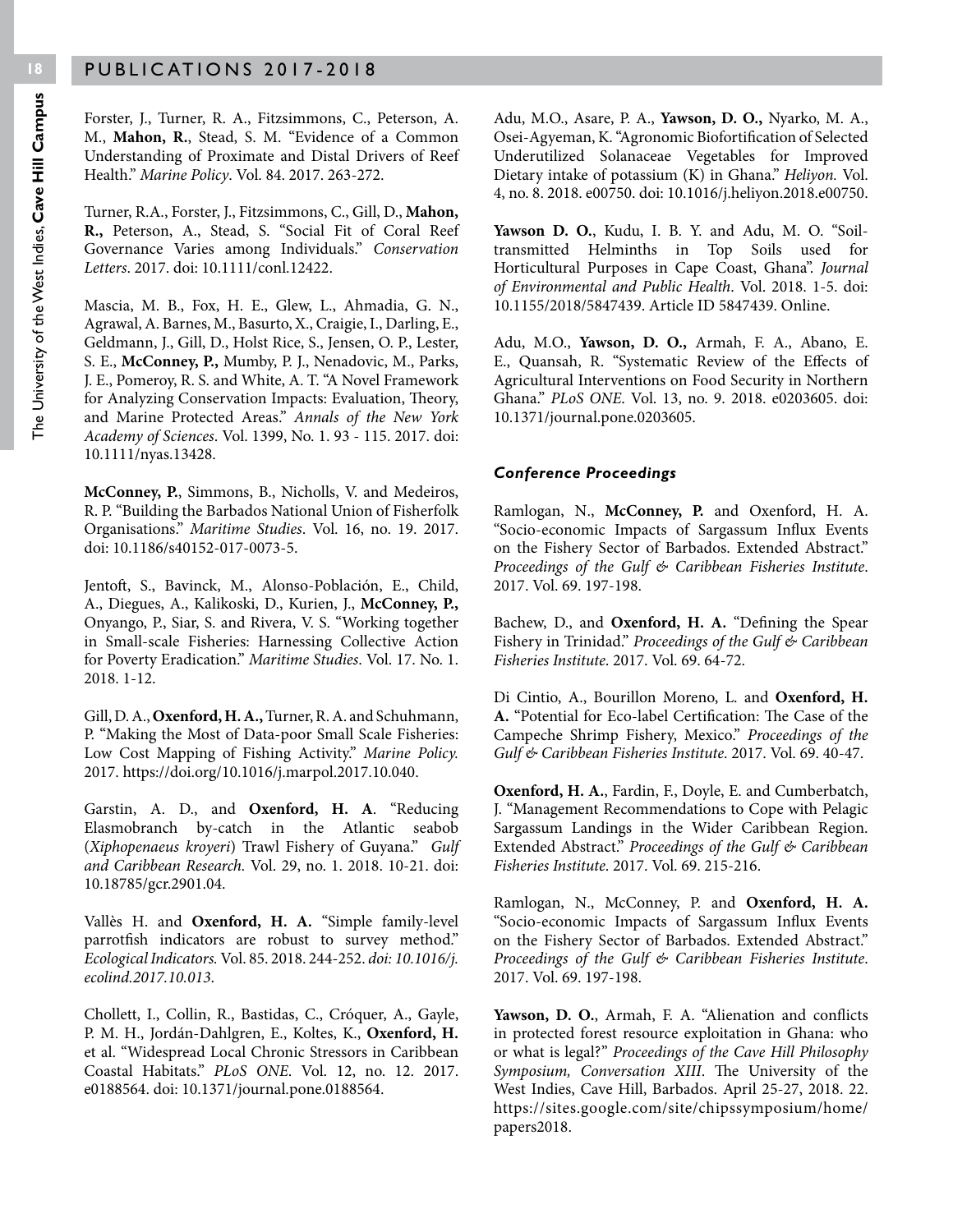**Yawson, D. O.**, Adu, M. O., Boateng, E., and Kudu, I. B. Y. "Nutrient-rich top soils as potential sources of trace metals in domestic and urban landscapes in Cape Coast, Ghana". *Proceedings of the 1st Global Symposium on Soil Pollution*. FAO, Rome, Italy. May 2-4, 2018. 267-273. http://www.fao. org/3/CA1087EN/ca1087en.pdf.

# *Technical Reports*

**Cashman, A.**, Souvignet, M., Schuster, S. and Zwick S. *Climate Insurance and Water-related Disaster Risk Management – Unlikely Partners in Promoting Development? Global Water Partnership Perspectives Paper #11*. Global Water Partnership: Stockholm, Sweden. 2018.

**Centre for Resource Management and Environmental Studies (CERMES).***Good Practice Guidelines for Successful National Intersectoral Coordination Mechanisms (NICs)*. CERMES Technical Report No 88. Report prepared for the UNDP/GEF CLME+ Project (2015-2020). UWI: Barbados, 2017.

**CERMES (prepared by H. A. Oxenford)**. *The Barbados Coral Reef Monitoring Programme: Changes in Coral Reef Communities on the West and South Coasts 2007- 2017*. Report for The Coastal Zone Management Unit, Government of Barbados. UWI: Barbados. 2018.

**Gender in Fisheries Team (GIFT).** *Gender Scoping Preliminary Report: Caribbean Fisheries in the Context of the Small-scale Fisheries Guidelines*. CERMES Technical Report No. 86. Gender in Fisheries Team (GIFT), Centre for Resource Management and Environmental Studies, UWI: Barbados. 2018.

Compton, S., McConney, P., Monnereau, I., Simmons, B., and **Mahon, R.** *Good Practice Guidelines for Successful National Intersectoral Coordination Mechanisms (NICs).* Report for the UNDP/GEF CLME+ Project (2015-2020). CERMES Technical Report No 88. UWI: Barbados. 2017.

Fanning, L. and **Mahon, R**. *Implementing the Ocean SDG in the Wider Caribbean: state of play and possible ways forward*. IASS, IDDRI, TMG: Potsdam. 2017.

McConney, P., Monnereau, I., Simmons, B., and **Mahon, R**. *Report on the Survey of National Intersectoral Coordination Mechanisms*. CERMES Technical Report No. 84. UWI: Barbados. 2016.

CoopeSolidar, CNFO and **CERMES**. *Caribbean Women Small-scale Fisheries Learning Exchange with Costa Rica*. CERMES Technical Report No.89. UWI: Barbados. 2018.

Compton, S., **McConney, P.**, Monnereau, I., Simmons, B., and Mahon, R. *Good Practice Guidelines for Successful National Intersectoral Coordination Mechanisms (NICs).* Report for the UNDP/GEF CLME+ Project (2015-2020). CERMES Technical Report No. 88. UWI: Barbados. 2017.

**McConney, P.,** Monnereau, I., Simmons, B., and Mahon, R. *Report on the Survey of National Intersectoral Coordination Mechanisms*. CERMES Technical Report No. 84. UWI: Barbados. 2016.

**Pena, M.** *Interim Progress Report 2 of Socio-economic Monitoring for Coastal Management (SocMon) at five ECMMAN project sites, May - July 2017.* Eastern Caribbean Integrated Coral Reef Monitoring Project Report No.4. Climate Resilient Eastern Caribbean Marine Managed Areas Network (ECMMAN), UWI: Barbados. 2017.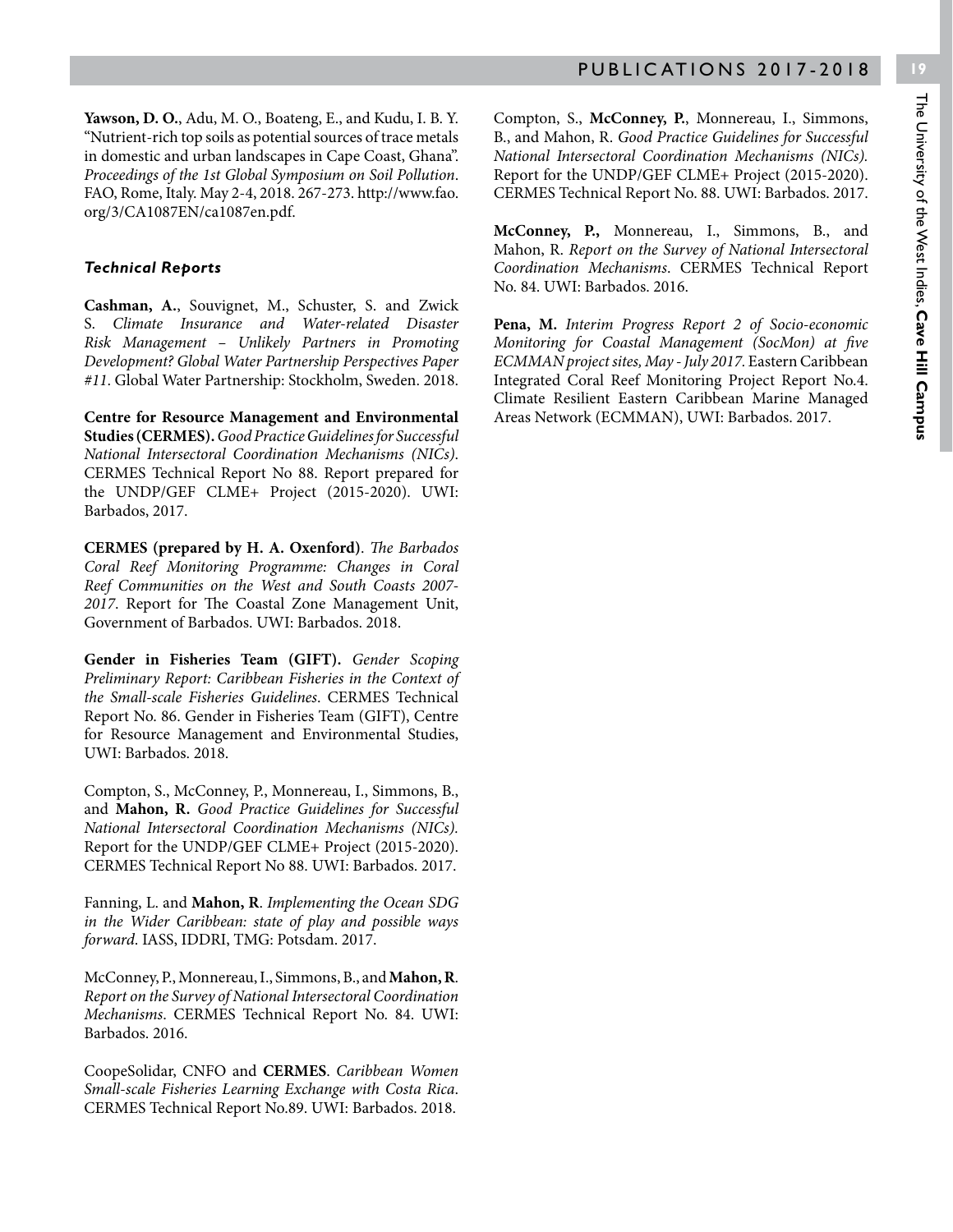# **DEPARTMENT OF ECONOMICS**

#### *Book*

Mamingi, N. *Haïkus de chez nous*. L'Harmatan: Paris. 2017.

# *Refereed Journal Articles*

Robinson, C. J. and **Bangwayo-Skeete, P.** "Semi-Strong Form Market Efficiency in Stock Markets with Low Levels of Trading Activity: Evidence from Stock Price Reaction to Major National and International Events." *Global Business Review*. Vol. 18, no. 6. 2017. 1447-1464. doi: 0.1177/0972150917721768.

Robinson, C. J. and **Bangwayo-Skeete, P.** "Parliamentary Elections and Frontier Stock Markets: Evidence from Stock Market Reaction to General Elections in the Commonwealth Caribbean." *Global Business Review*. Vol. 18, no. 5. 2017. 1077-1088. doi:10.1177/0972150917710136.

**Mamingi, N.** "Beauty and Ugliness of Aggregation over Time: A Survey." *Review of Economics*. Vol. 68, no. 3. 2017. 205-227. doi: 10.1515/roe-2017-0027.

**Mamingi, N.,** and Martin, K. "La Inversión Extranjera Directa y el Crecimiento en los Países en Desarollo: el Caso de los Países de la Organización de Estados del Caribe Oriental." *Revista CEPAL*. No. 124. 2018. 85-106.

**Moore, W.** "How Does News Impact on the Stock Prices of Green Firms in Emerging Markets?" *Research in International Business and Finance*. Vol. 45. 2018. 446-453.

**Robinson, C. J.** and Bangwayo-Skeete, P. "Parliamentary Elections and Frontier Stock Markets: Evidence from Stock Market Reaction to General Elections in the Commonwealth Caribbean." *Global Business Review*. Vol. 18, no. 5. 2017. 1077-1088. doi: 10.1177/0972150917710136.

**Robinson, C. J.** and Bangwayo-Skeete, P. "Semi-Strong Form Market Efficiency in Stock Markets with Low Levels of Trading Activity: Evidence from Stock Price Reaction to Major National and International Events." *Global Business Review*. Vol. 18, no. 6. 2017. 1447-1464. doi: 0.1177/0972150917721768.

**Wood, A.,** and Skinner, N. "Determinants of Non-Performing Loans: Evidence from Commercial Banks in Barbados." *The Business and Management Review*. Vol. 9, no. 3. 2018. 44-64.

**Wood, A.,** and McConney, S. "The Impact of Risk Factors on the Financial Performance of the Commercial Banking Sector in Barbados." *Journal of Governance and Regulation*. Vol. 7, no. 1. 2018. 76-93. doi: 10.22495/jgr\_v7\_i1\_p6.

**Wood, A.,** and Skinner, N. "Determinants of Non-Performing Loans: Evidence from Commercial Banks in Barbados." *The Business and Management Review*. Vol. 9, no. 3. 2018. 44-64.

# *Conference Report*

Wood, A. and Small, K. "An Exploratory Study of Corporate Governance in Financial Institutions in Barbados." *Academy of World Business, Marketing and Management Development Conference Proceedings*. Vol. 8, no. 1. 2018. 2-26.

# *Technical Report*

**Moore, W.**, Cashman, A. and Drakes, C. "Skills for Green Jobs Study – Barbados." *International Labour Organisation.* 2018.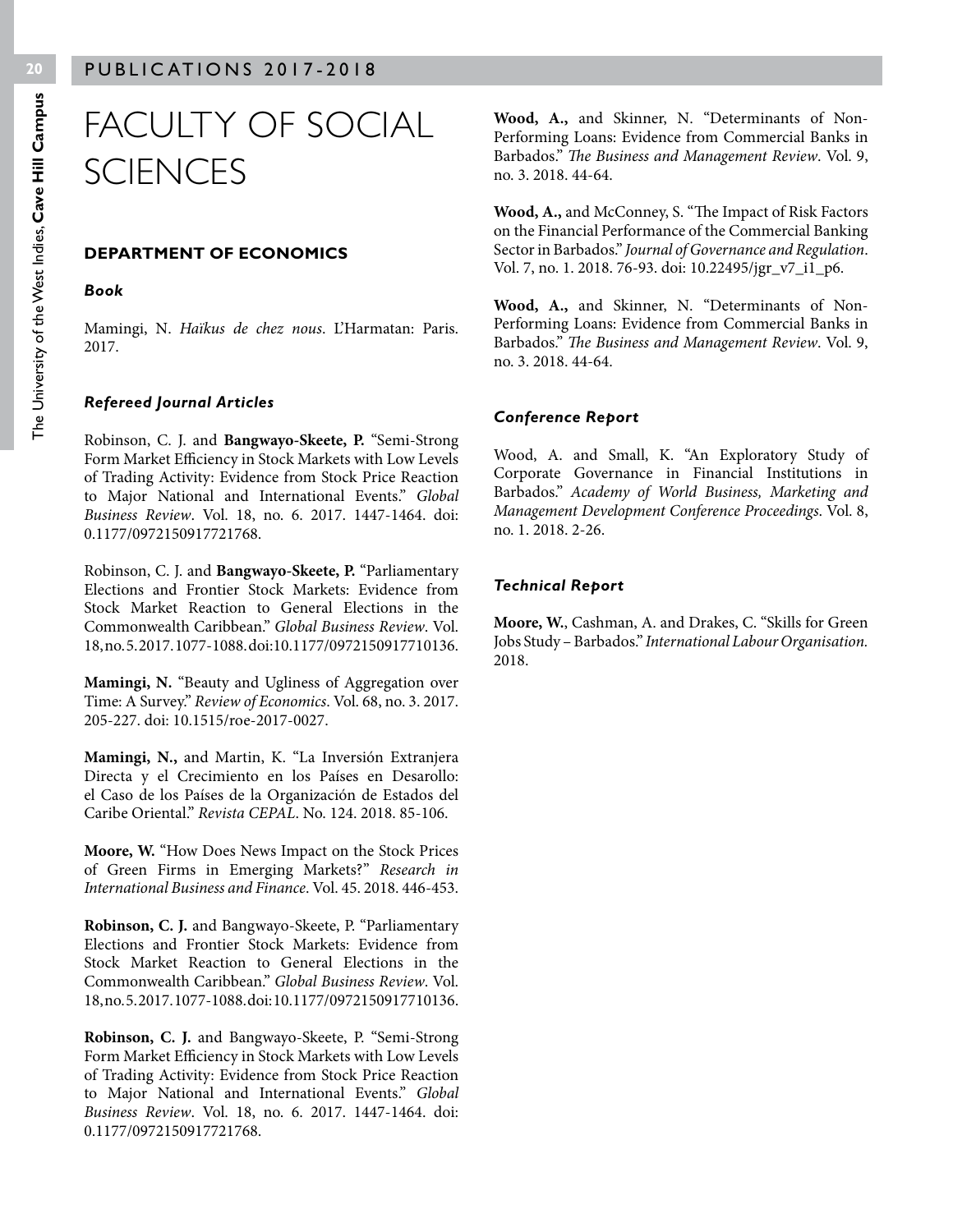# **DEPARTMENT OF GOVERNMENT, SOCIOLOGY AND SOCIAL WORK**

# *Book*

**Barrow-Giles, C.** *The National Integrity Systems and Governance in the Commonwealth Caribbean.* Carib Research and Publications Inc.: Bridgetown, Barbados. 2017.

# *Book Chapters*

**Barrow-Giles, C.** "Good Governance or Penance: Enhancing Westminster in the Caribbean." *Beyond Westminster in the Caribbean*. B. Meeks and K.Quinn, eds. Ian Randle Publishers: Jamaica. 2018. 19-45.

**Grenade, W.** "New Dimensions of Regionalism in the Caribbean and Analysis of the Shanique Myrie's Case." *Caribbean Realities and Endogenous Sustainability*. N. Karagiannis and D. A. Mohammed, eds .University of the West Indies Press: Kingston. 2018. 203-220.

**Hinds, K.** and Montoute, A. "Global Forces and the Continued Role of Caribbean Trade Unions as Political Actors." *Caribbean Realities and Endogenous Sustainability*. N. Karagiannis and D. A. Mohammed, eds. University of the West Indies Press. 2018. 266-288.

**Hinds, K.** and Lorde, T. "Economic Citizenship in the Caribbean: A Critical Analysis." *South America, Central America and the Caribbean*. J. West, ed. 2018. Oxford: Routledge ̶ Taylor and Francis Group: United Kingdom. 2017. 41-46.

Rock, L., Joseph, D. D. and **Harper, A**. "Dominica- Tropical Storm Erika and its Impacts." The Routledge Handbook of Green Social Work. L. Dominelli, ed. Routledge Taylor and Francis Group: New York. 2017.

Hinds, K. and **Lorde, T**. "Economic Citizenship in the Caribbean: A Critical Analysis." *South America, Central America and the Caribbean*. J. West, ed. 2018. Oxford: Routledge -Taylor and Francis Group: United Kingdom. 2017. 41-46.

Rock, L., **Joseph, D. D.** and Harper, A. "Dominica- Tropical Storm Erika and its Impacts." The Routledge Handbook of Green Social Work. L. Dominelli, ed. Routledge Taylor and Francis Group: New York. 2017.

**Rock, L.**, Joseph, D. D. and Harper, A. "Dominica- Tropical Storm Erika and its Impacts." *The Routledge Handbook of Green Social Work.* L. Dominelli, ed. Routledge Taylor and Francis Group: New York. 2017.

**Joseph, T. S. D.** "The Westminster Model and the Collapse of the Post-Colonial Order" Beyond *Westminster in the Caribbean.* B. Meeks and K. Quinn, ed. Kingston: Ian Randle Publishers: Kingston. 2018. 116-139.

# *Refereed Journal Articles*

**Griffith, A.** and Wickham, P. "Tolerance, Acceptance or Ambivalence?: Changing Expressions of Attitudes Towards Homosexuals in Barbados." *Sexuality Research and Social Policy*. 2018. 1-12. doi: 10.1007/s13178-018- 0329.

**Griffith, A.** "The Feasibility of Flipping: An Exploratory Analysis of the Flipped Class in Caribbean Sociology." *Journal of Effective Teaching.* Vol. 17, No. 2. 2017. 72-89.

**Hinds, K** and Stephen, J. "Fiscal Crises in Barbados: Comparing the early 1990s and the post-2008 crises." *Third World Thematics*. Vol.2. no.6. 2017 .762-782. doi: 10.1080/23802014. 2017.1408425

**Joseph, D. D.** "Social Work models for climate adaptation: the case of small islands in the Caribbean." *Regional Environmental Change (Special Issue)* Vol. 17, no. 4. 2017. 1117-1126. doi:10.1007/s10113-017-1114-8.

Rock, L. and **Joseph, D. D.** "Addressing HIV/AIDS in the English-speaking Caribbean: theoretical approaches, intervention and education." *Social Work Education*. Vol. 36, no. 4. 2017. 345-358 doi.10.1080/02615479.2017.129 5032.

**Rock, L.** and Joseph, D. D. "Addressing HIV/AIDS in the English-speaking Caribbean: theoretical approaches, intervention and education."*Social Work Education*. Vol. 36, no. 4. 2017. 345-358 doi.10.1080/02615479.2017.129 5032.

Hinds, K and **Stephen, J.** "Fiscal Crises in Barbados: Comparing the early 1990s and the post-2008 crises." *Third World Thematics*. Vol. 2. no. 6. 2017. 762-782. doi: 10.1080/23802014.2017.1408425.

**Joseph, T. S. D.** "The Intellectual Under Neo-liberal Hegemony in the English-Speaking Caribbean." *Social and Economic Studies*. Vol., Nos. 3 and 4. 2017. 97-122.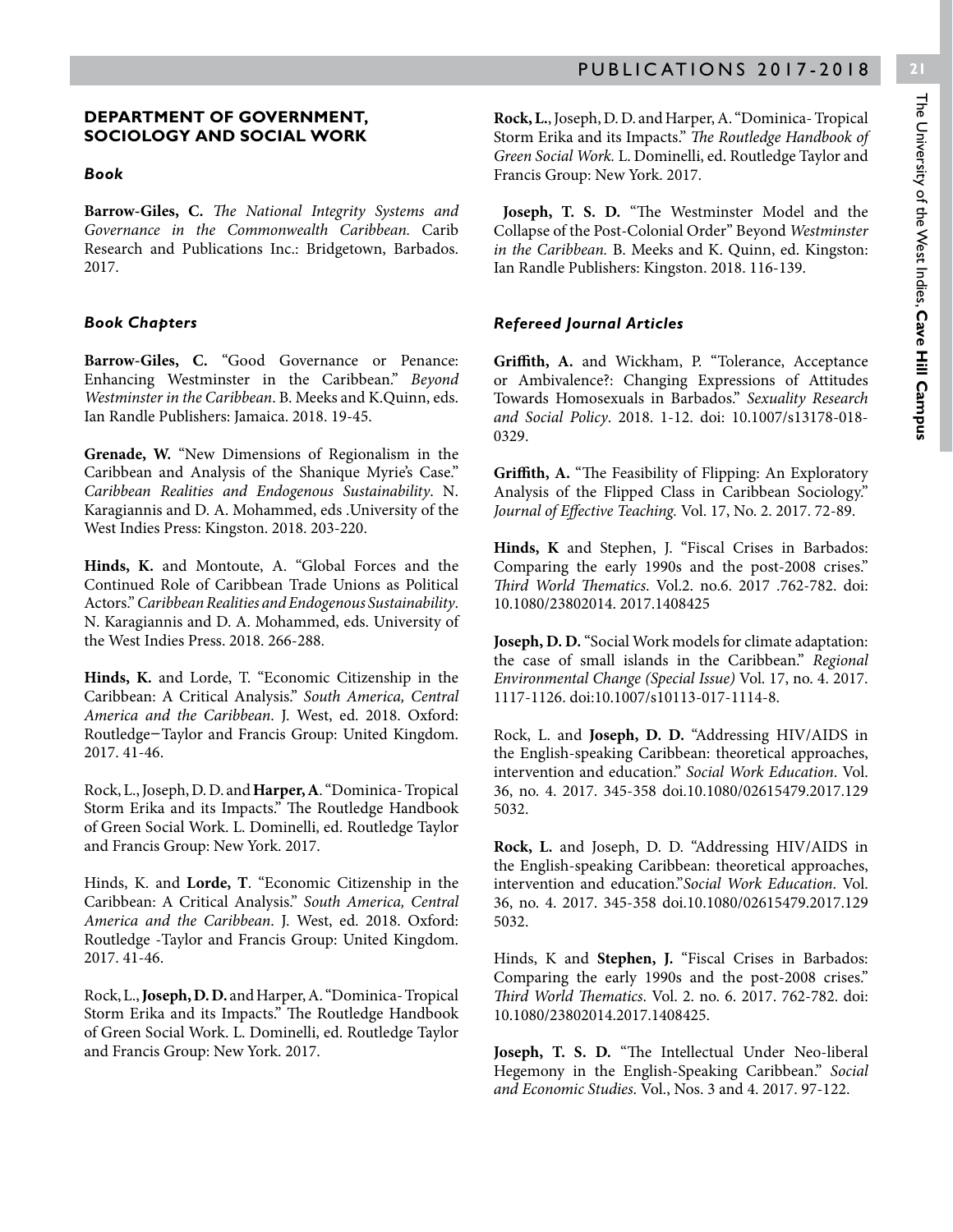### *Journalism*

**Barrow-Giles, C.** *Imagine That: Reflections with Cynthia Barrow-Giles*. Weekly column with the Barbados Today Newspaper.

**Barrow-Giles, C.** ed. *Millennial Voices – Weekly Column with the Barbados Today Newspaper.* (Written by current and past students of the Cave Hill Campus).

**Grenade, W.** "Party Politics in Grenada: 2018 Elections and Beyond*." The New Today*. March 17, 2018. thenewtoday. gd/commentary/2018/04/09/party-politics-in-grenadathe-2018-elections-and-beyond/#gsc.tab=0

**Hinds, K**. "The appropriate time and place for justice." *Stabroek News*. March 12, 2018. www.stabroeknews. com/2018/features/in-the-diaspora/03/12/theappropriate-time-and-place-for-justice/.

#### **DEPARTMENT OF MANAGEMENT STUDIES**

#### *Book Chapters*

**Alleyne, P.** and Chandler, M. "Examining the Potential Impact of Whistleblowing on Corruption in the Caribbean's Financial Sector." *Corruption Scandals and their Global Impacts*. O. Hawthorne and S. Magu, eds. Routledge: London. 2018. 34-56.

Alleyne, P. and **Chandler, M**. "Examining the Potential Impact of Whistleblowing on Corruption in the Caribbean's Financial Sector." *Corruption Scandals and their Global Impacts*. O. Hawthorne and S. Magu, eds. Routledge: London. 2018. 34-56.

Gay. G. "Fixing the 'ready' in e-learning readiness." *E-Learning*. M. Sinecen, ed. InTechOpen: London. 2018. 22. doi: 10.5772/intechopen.74287.

#### *Refereed Journals Articles*

**Alleyne, P.** and Harris, T. "Antecedents of taxpayers' intention to engage in tax evasion: Evidence from Barbados." *Journal of Financial Reporting and Accounting.* Vol 15, No. 1. 2017. 2-21.

**Devonish, D.** "Managers' Perception of Mental Illness in Barbadian Workplaces: An Exploratory Study." *The Journal of Health Training, Education and Practice.*Vol. 12, No. 3. 2017. 161-172.

**Devonish, D.** "Dangers of Workplace Bullying: Evidence from the Caribbean." *Journal of Aggression, Conflict and Peace Research*. Vol. 9, No. 1. 2017. 69-80.

**Devonish, D.** "Gender, Effort-Reward Imbalance at Work, and Burnout: Findings from a Developing Caribbean Country*." Gender in Management: International Journal*. Vol. 32, No. 6. 2017. 441-452.

**Devonish, D.** "Effort-Reward Imbalance at Work: The Role of Job Satisfaction." *Personnel Review*. Vol. 47, No. 2. 2017. 319-333.

**Persaud, N.** "A practical framework and model for promoting cost-inclusive evaluation." *Journal of Multidisciplinary Evaluation*. Vol. 14, no. 30. 2018. 88-104.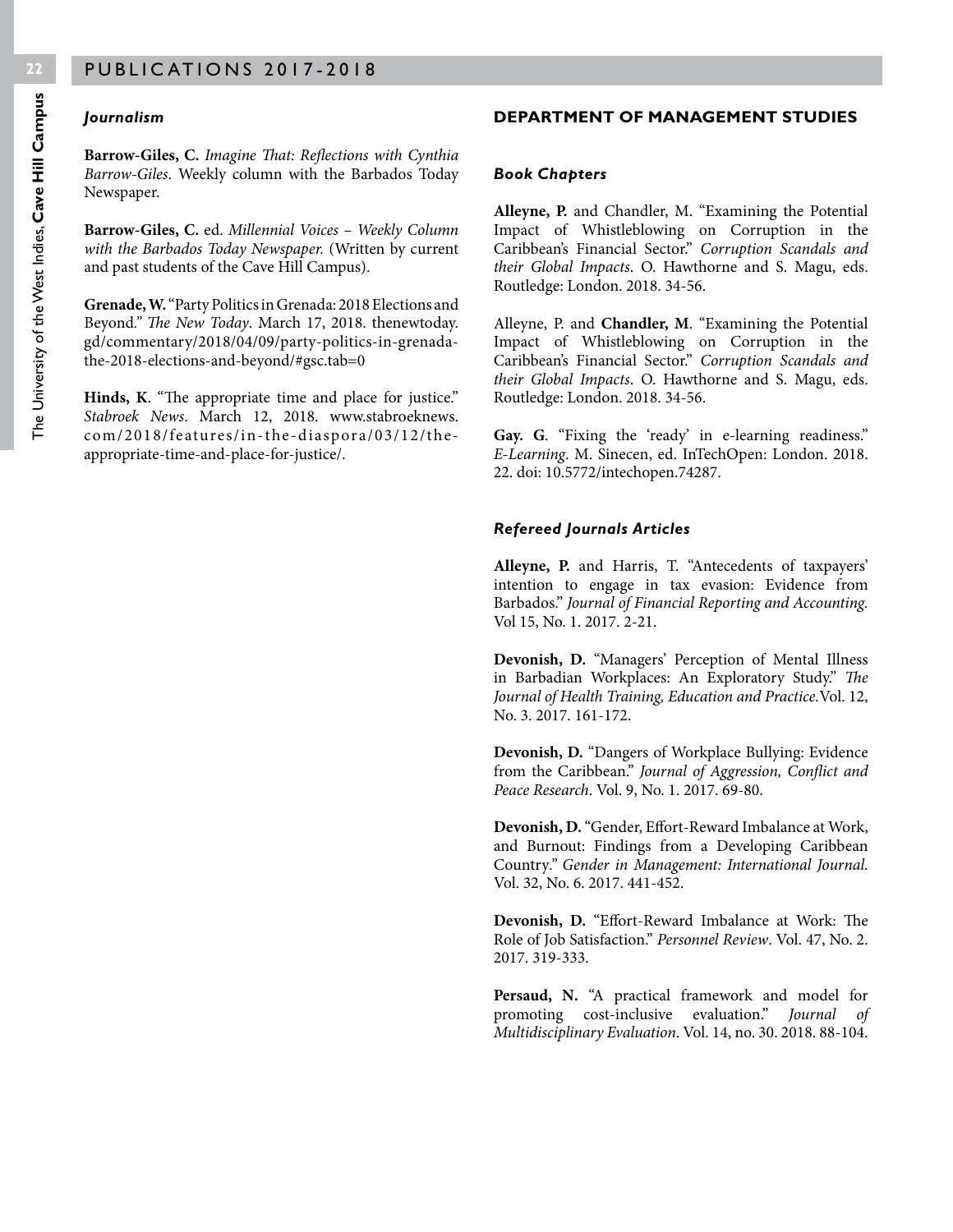# **SIR ARTHUR LEWIS INSTITUTE FOR SOCIAL AND ECONOMIC STUDIES (SALISES)**

# *Book Chapters*

**Marshall, D. D. "**Crisis Narratives, Debt and Development Adjustment." *Reimagining Regionalism: Heterodox and Feminist Policy Proposals in Africa and the Caribbean*. A. Nayar and K. Tobin, eds. Friedrich-Ebert-Stiftung: Berlin. 2018. 34-41.

**Nurse, K.,** Edwards, D. and Dookie, D. "Climate Change Governance and Trade Policy: Challenges for Travel and Tourism in Small Island Developing States." *Climate Change and Coastal Tourism: Recognizing Problems, Managing Solutions and Future Expectations*. A. Jones and M. Phillips, eds. CABI Publishing: Oxford. 2017. 74-91.

**Nurse, K.** "The Diasporic Economy, Trade and Entrepreneur-ship in the Caribbean: Remittances and the Money Transfer Market." *Dynamics of Caribbean Diaspora Engagement: People, Policy, Practice*. G*.* Danns, I. Griffith and F. Yaw, eds. Commonwealth Secretariat: London. 2016.

# *Refereed Journal Articles*

**Bailey, C.,** Marshall, D., Lashley, J., Lazarus, L., Lord, K. and Smith, J. "Barbados at 50: National Values Assessment Survey." *Journal of Eastern Caribbean Studies*. Vol. 42, no. 1. 2017. 1-68.

Bailey, C., Marshall, D., **Lashley, J.,** Lazarus, L., Lord, K. and Smith, J. "Barbados at 50: National Values Assessment Survey." *Journal of Eastern Caribbean Studies*. Vol. 42, no. 1. 2017. 1-68.

Bailey, C., Marshall, D., Lashley, J., **Lazarus, L.,** Lord, K. and Smith, J. "Barbados at 50: National Values Assessment Survey." *Journal of Eastern Caribbean Studies*. Vol. 42, no. 1. 2017. 1-68.

**Lazarus, L.** "Defending the Family, Safeguarding the Nation: An Examination of Evangelical Mobilization in Present-day Barbados." *Culture and Religion*. Vol. 19, no. 4. 2018. 394-415. doi: 10.1080/14755610. 2018.1523801.

Bailey, C., **Marshall, D.,** Lashley, J., Lazarus, L., Lord, K. and Smith, J. "Barbados at 50: National Values Assessment Survey." *Journal of Eastern Caribbean Studies*. Vol. 42, no. 1. 2017. 1-68.

**Marshall, D.** "Whose and What World Order? Fanon and the Salience of the Caribbean Reparations Endeavour." *Journal of Eastern Caribbean Studies*. Vol. 41, nos. 2 and 3. 2017. 166-180.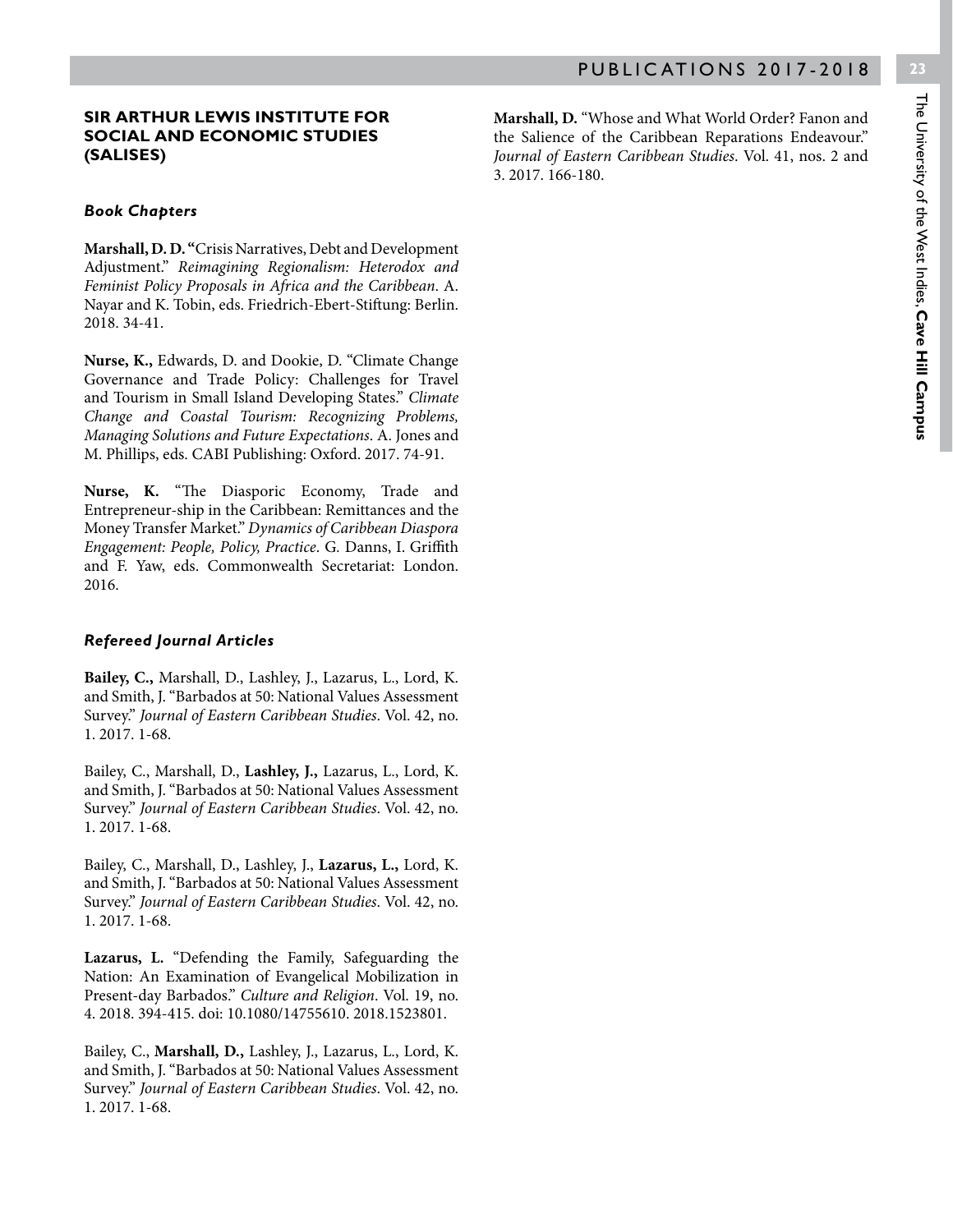# THE INSTITUTE FOR GENDER AND DEVELOPMENT STUDIES: NITA BARROW UNIT

# *Book Chapters*

DeShong, Halimah A.F. "The Language of Violence in the Caribbean: A Decolonial Feminist Analysis." *Caribbean Crime & Criminal Justice: Impacts of Post-Colonialism and Gender on Crime.* K. J. Joosen and C. Bailey, eds. Routledge: London. 2018. 123-138.

Rambaree, K. and **Rock, L. F.** "Green social work within integrated coastal zone management." *The Routledge Handbook on Green Social Work*. L. Dominelli, H. Bun Ku and B. R. Nikku, eds. Routledge: London. 2018. 242-253.

**Rock. L. F.,** Joseph D. and Harper A. "Dominica: Tropical Storm Erika and its Impacts." *The Routledge Handbook on Green Social Work.* L. Dominelli, H. Bun Ku and B. R. Nikku. Routledge: London. 144-155.

# *Guest Editorship*

DeShong, Halimah A. F. and **Crawford, C**., eds. Special Issue (1 of 2) on "Gender, Sexuality and Feminism in Caribbean: Transdisciplinary Engagements." *Journal of Eastern Caribbean Studies* Vol. 42, No. 3. 2017.

**DeShong, Halimah A. F.** and Crawford, C., eds. Special Issue (1 of 2) on "Gender, Sexuality and Feminism in Caribbean: Transdisciplinary Engagements." *Journal of Eastern Caribbean Studies* Vol. 42, No. 3. 2017.

# *Journal Articles*

**Barriteau, E.** "Protecting Feminist Futures in the Caribbean's Contemporary."*Journal of Eastern Caribbean Studies*. Vol. 42, no. 3. 2017. 7-25.

**Crawford, C.** and Jackson-Best, F. "Feminist Pedagogy and Social Change: The Impact of the Caribbean Institute in Gender and Development." *Gender and Education*. Vol 29. 2017. 709-730. doi: 10.1080/09540253.2016.1149554 (Reprint).

DeShong, Halimah A. F. and **Crawford, C.** "Introduction: Gender, Sexuality and Feminism in Caribbean: Transdisciplinary Engagements." *Journal of Eastern Caribbean Studies.* Vol. 42, No. 3. 2017. 1-6.

**DeShong, H. A. F**. "'The Will to Forget': Silences and Minimisations in Men's Talk on Violence." *Journal of Eastern Caribbean Studies.* Vol. 42, No. 3. 2017. 86-102.

**DeShong, H. A. F.** and Crawford, C. "Introduction: Gender, Sexuality and Feminism in Caribbean: Transdisciplinary Engagements." *Journal of Eastern Caribbean Studies.* Vol. 42, No. 3. 2017. 1-6.

Haynes, T. "Interrogating Approaches for Caribbean Feminist Thought." *Journal of Eastern Caribbean Studies*. Vol. 42, no. 3. 2017. 26-62.

# *Working Paper Series*

**Barriteau, V. E.** *What Love has to do with it? Sexuality, Intimacy & Power in Contemporary Caribbean Gender Relations.* Cave Hill Working Papers Series. Working Paper 17. 2018.

# *Book Reviews*

**Haynes, T.** *Review of "Romance with Voluptuousness: Caribbean Women and Thick Bodies in the United States," by Kamille Gentles-Peart*. 2016. New West India Guide 92- 3&4. 2018. doi: 10.1163/22134360-09203033.

**Haynes, T.** "Review of "Negotiating Gender, Policy and Politics in the Caribbean: Feminist Strategies, Masculinist Resistance and Transformational Possibilities," by Gabrielle Hosein and Jane Parpart." *Caribbean Review of Gender Studies.* No. 11. 2017. 345-350.

# *Journalism*

**Rock, L.** "The Psychological Impact of Gender-based Violence on Women." *Better Health".* November 2017.